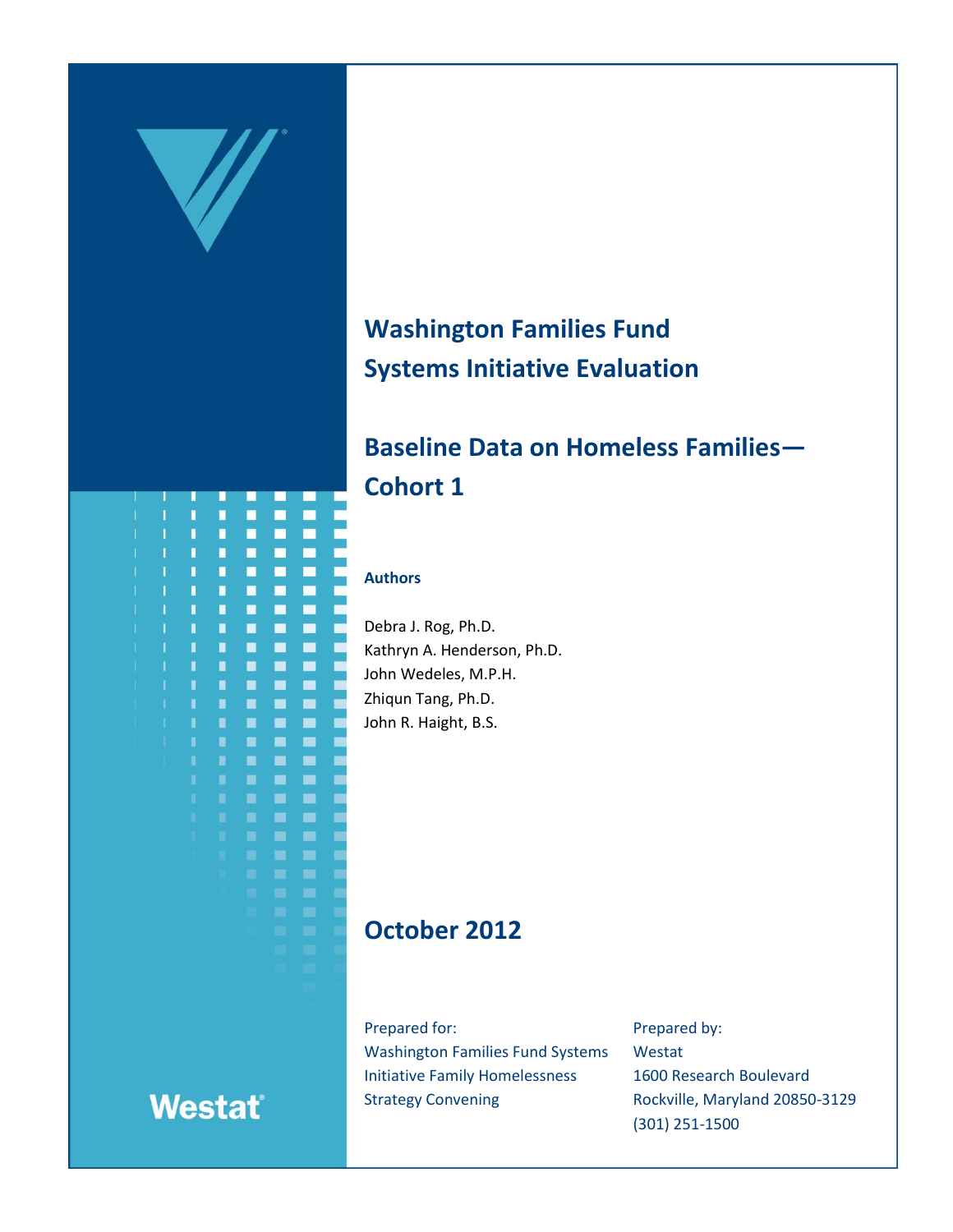# **Table of Contents**

 $\star$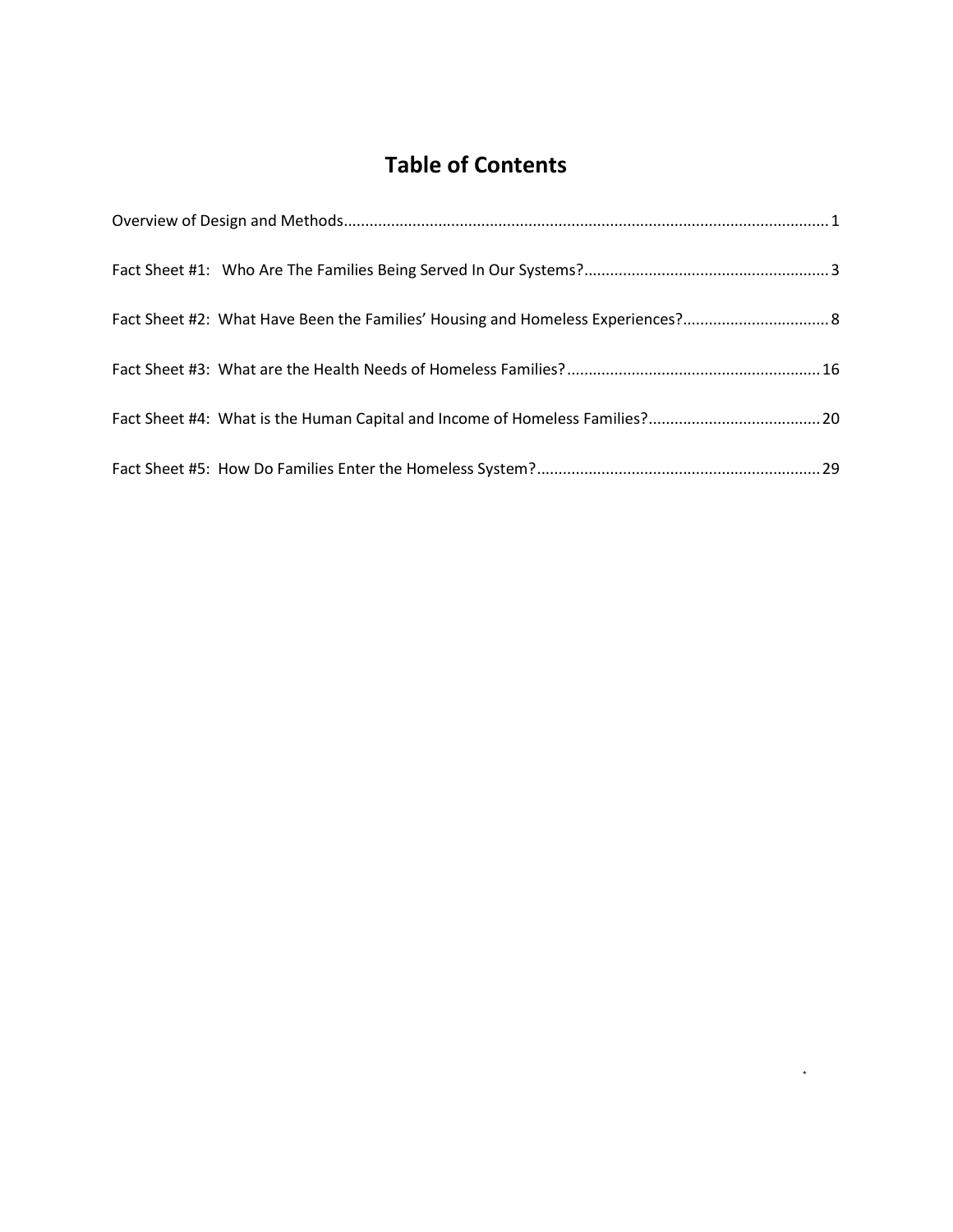# **Overview of Design and Methods**

#### <span id="page-2-0"></span>*Cohort 1 Study Purpose*

To provide a baseline/early intervention understanding of the functioning of the homeless service systems in the three Washington Families Fund counties, measured through the experiences and outcomes of families

Data are being collected on each family in 4 interviews in an 18 month period after entering non- domestic violence shelter

To measure the extent to which the systems improve their ability to serve families, the data from this cohort will be compared to a future cohort that will begin in late 2013 and also tracked for 18 months

#### *Cohort 1 Sample*

The sample includes 466 families who entered a shelter in King, Pierce, or Snohomish counties (excluding DV shelters) and who speak English or Spanish.

Recruitment began in October 2010 and ended in January 2012 in King County, April 2012 in Snohomish County, and July 2012 in Pierce County.

### *Data Collection*

Data are collected from the primary parent, typically the mother. Data are collected on the primary parent's experiences and outcomes, as well as on a randomly selected child. Some measures apply to all family members.

A range of measures are used, many from standardized tools.

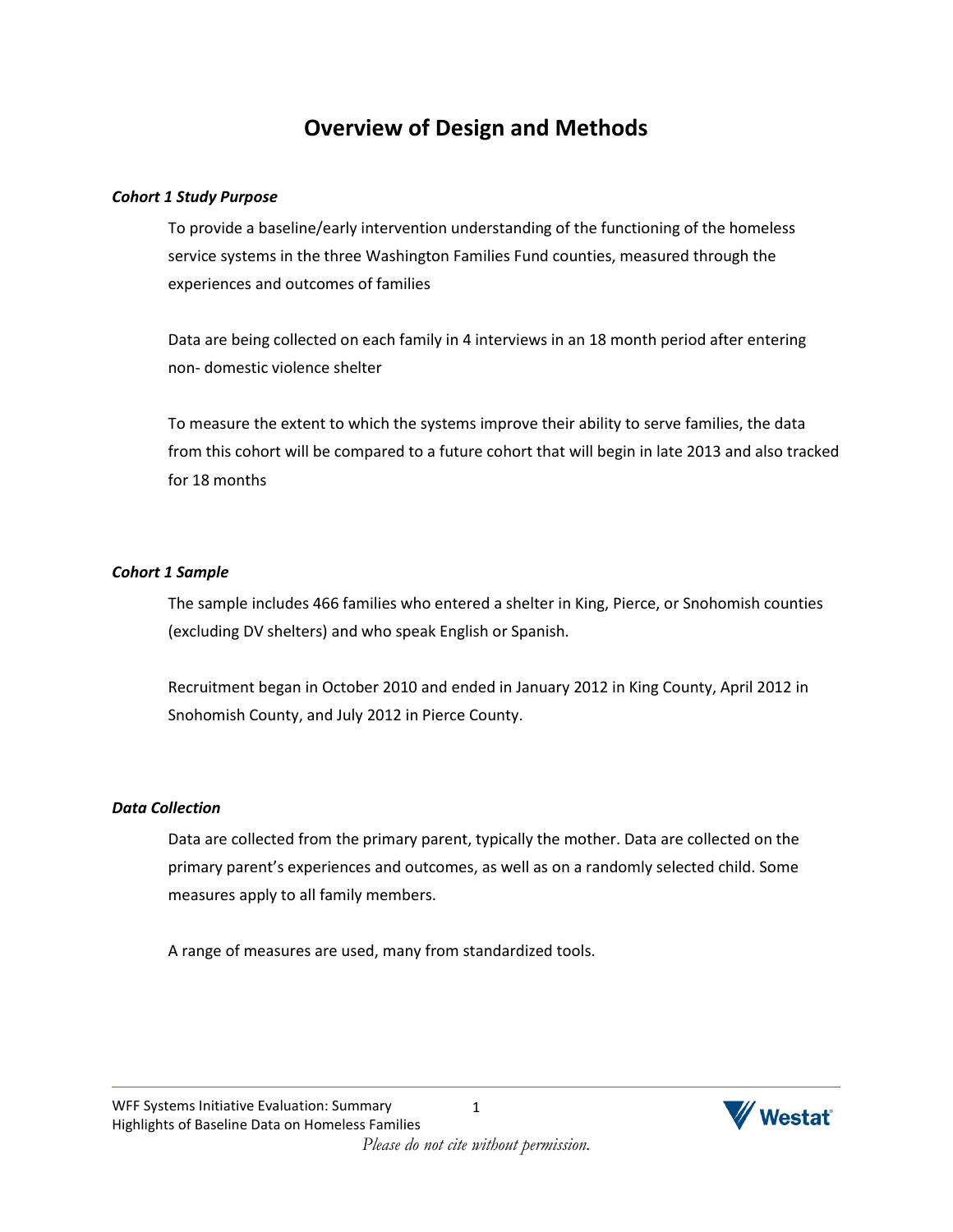#### *Qualifications*

The goal was to obtain as close a census as possible; however, our sample likely underrepresents non-English/Spanish speaking families, families who leave shelter quickly, and families seeking DV shelter. Of the families who consented to be contacted and were eligible for participation, 78% participated in a baseline interview.

For most variables, data are relatively complete (reflecting 95% of the sample). Items are noted where more than 10 percent of the sample did not answer it.

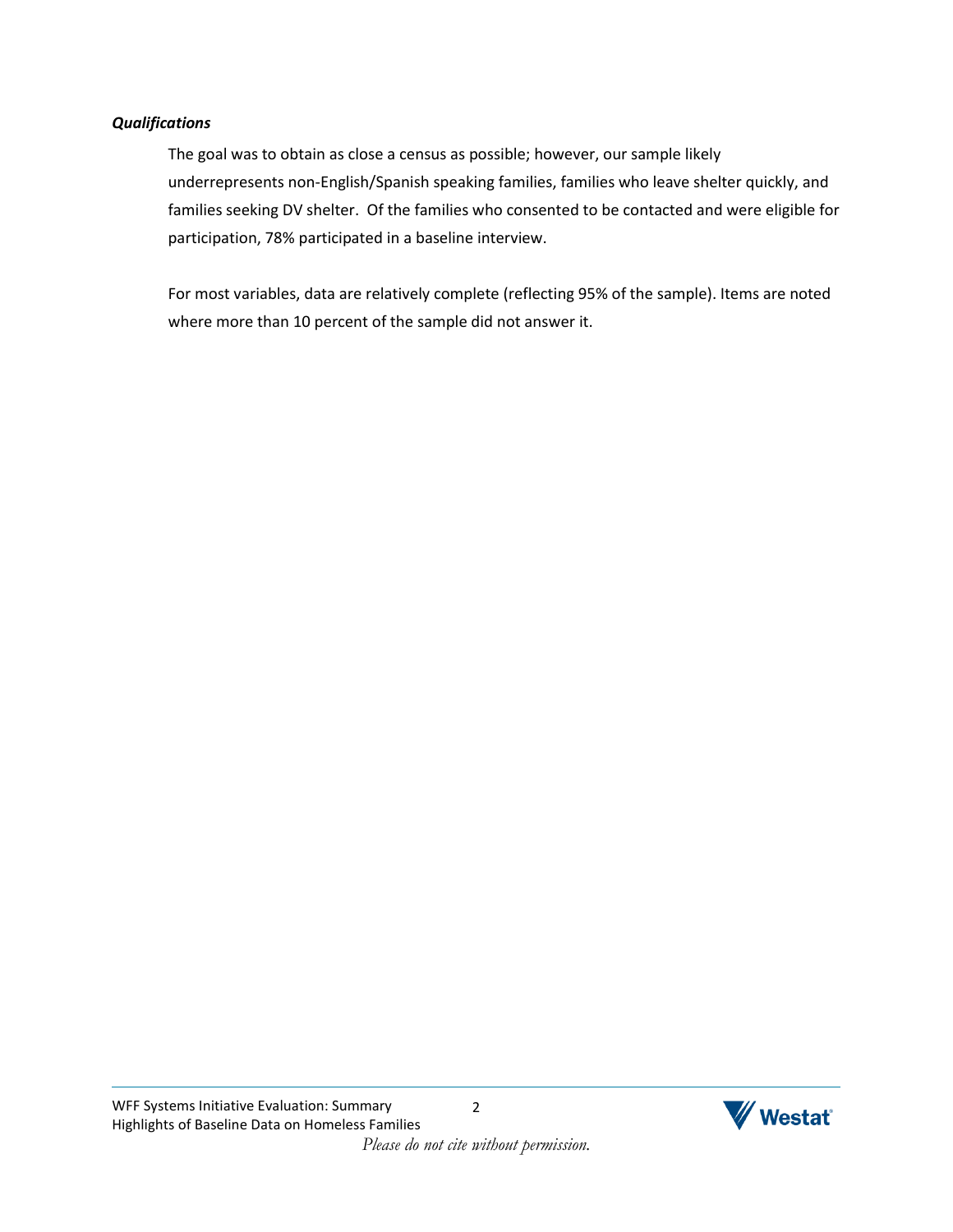# <span id="page-4-0"></span>**Fact Sheet #1: Who Are The Families Being Served In Our Systems?**

### **Summary Highlights**

**Families entering shelters in King, Pierce, and Snohomish counties are similar demographically and in composition to families entering shelters in other regions of the country.**

**Family homelessness is associated with family separations, both voluntary and courtordered.**

### **Head of Household and Responding Parent (Table 1-1)**

Generally single, female, young, U.S. born, and long-time Washington residents, though there is some important variation.

- Nearly a quarter of families are two-parent families.
- Over a quarter are headed by a young adult (25 or younger).
- Counties vary considerably, with more two-parent families in Pierce, more young parents in Snohomish, and more parents born outside the US in King.

Racial/ethnic minorities over-represented relative to the general population and to the poverty population.

### **Family Composition (Table 1-2)**

The average family has 3-4 members, with about 2 children, but family size can range up to 8.

Families generally have young children; over two-third have a child 6 and under and 40 percent have a child 2 or under.

Pierce County families have fewer young children compared to King and Snohomish Counties.

### **Extent of Family Separation (Tables 1-3 & 1-4)**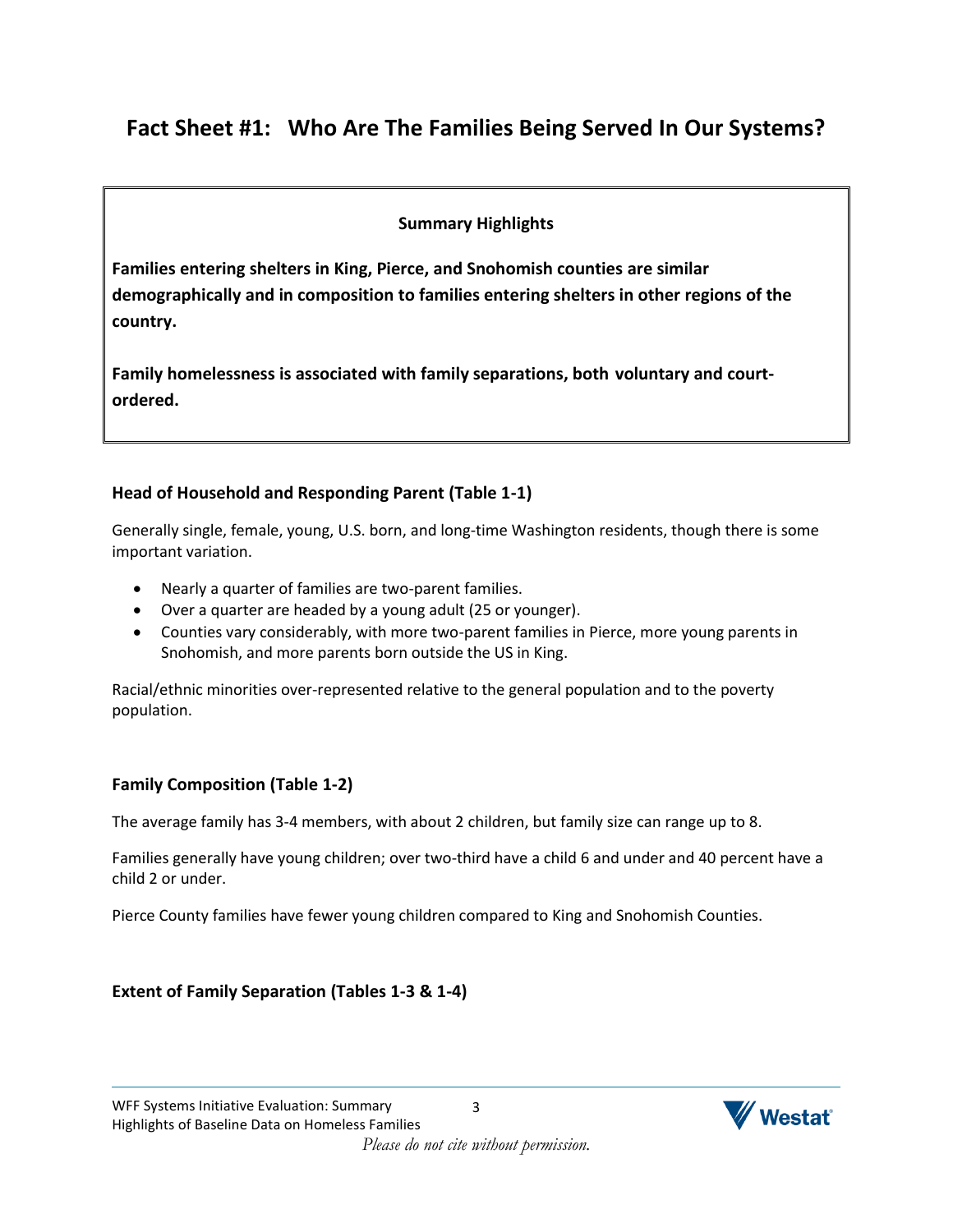Across the three counties, 25 percent of the families have at least 1 and as many as 7 children living away; Snohomish and Pierce Counties have significantly more families with at least one child living away.

A total of 121 children are living away with prospects of returning. They were either voluntarily separated or separated due to CPS/court order.

|                                             | <b>Tri-County</b><br><b>Total</b><br>$(N=466)$ | <b>King</b><br><b>County</b><br>$(N=156)$ | <b>Pierce</b><br><b>County</b><br>$(N=156)$ | Snohomish<br>County<br>$(N=154)$ |
|---------------------------------------------|------------------------------------------------|-------------------------------------------|---------------------------------------------|----------------------------------|
| Head of household                           |                                                |                                           |                                             |                                  |
| Single parent female-<br>headed families*** | 65%                                            | 63%                                       | 55%                                         | 77%                              |
| Single parent male-<br>headed families      | 5%                                             | 5%                                        | 6%                                          | 2%                               |
| Spouse or partner in<br>household**         | 25%                                            | 24%                                       | 33%                                         | 18%                              |
| Nonparent/custodian                         | 2%                                             | 3%                                        | 1%                                          | 1%                               |
| Age                                         |                                                |                                           |                                             |                                  |
| Mean                                        | 31                                             | 32                                        | 32                                          | 30                               |
| Range                                       | 17-69                                          | 18-69                                     | 18-60                                       | 17-62                            |
| % under 21                                  | 10%                                            | 9%                                        | 6%                                          | 14%                              |
| % under 25*                                 | 27%                                            | 27%                                       | 20%                                         | 35%                              |
| Race                                        |                                                |                                           |                                             |                                  |
| White***                                    | 40%                                            | 23%                                       | 43%                                         | 54%                              |
| African American***                         | 25%                                            | 35%                                       | 27%                                         | 12%                              |
| Hispanic                                    | 17%                                            | 22%                                       | 13%                                         | 16%                              |
| <b>Other Race</b>                           | 9%                                             | 10%                                       | 12%                                         | 5%                               |
| Multi-Racial                                | 10%                                            | 10%                                       | 6%                                          | 14%                              |

|  |  |  | Table 1-1. Demographic Characteristics of Head of Household/Responding Parent |  |  |
|--|--|--|-------------------------------------------------------------------------------|--|--|
|--|--|--|-------------------------------------------------------------------------------|--|--|

 $p <= .05 \cdot p < = .01 \cdot p < = .001$ 

4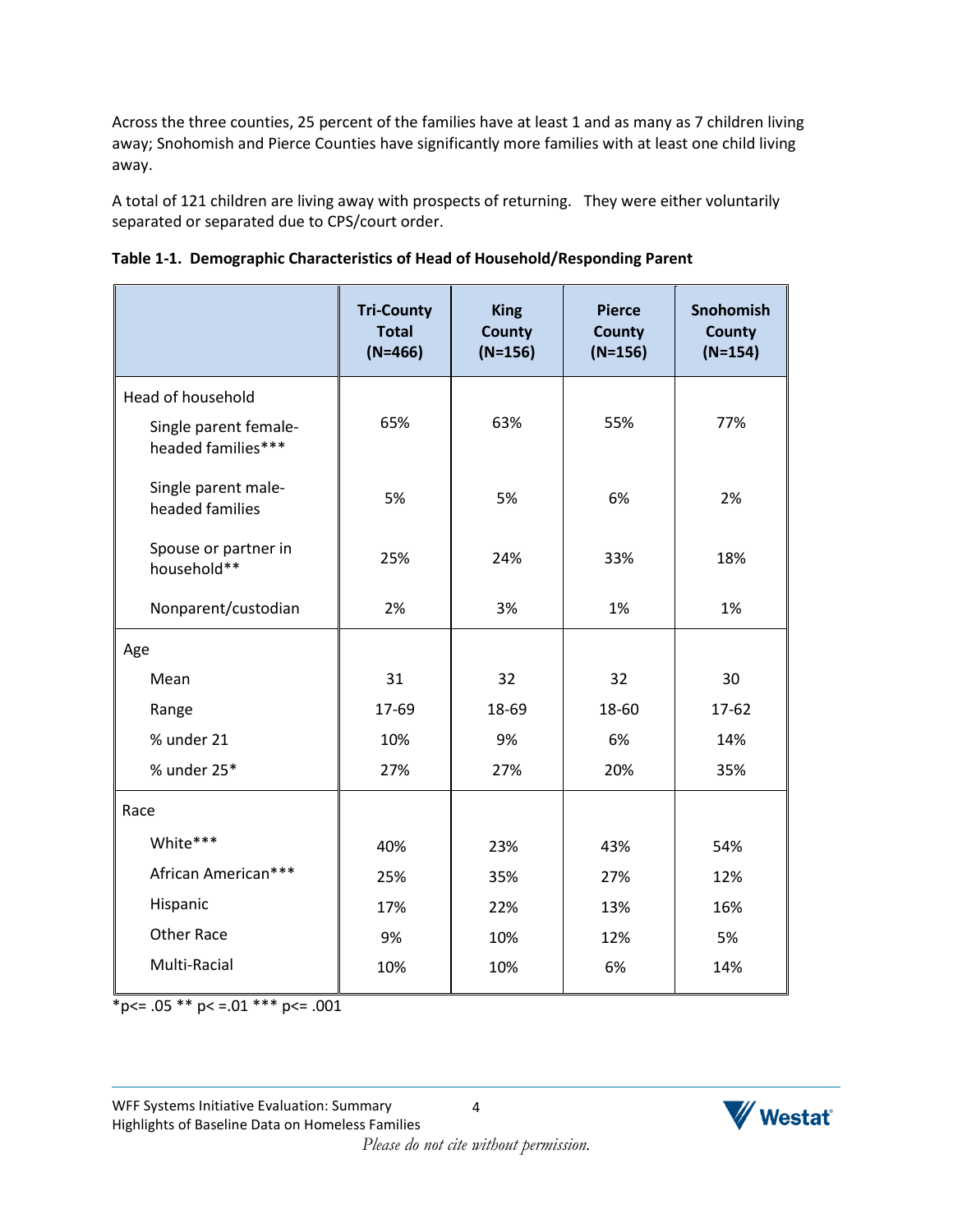|                                         | <b>Tri-County</b><br><b>Total</b><br>$(N=466)$ | <b>King</b><br><b>County</b><br>$(N=156)$ | <b>Pierce</b><br><b>County</b><br>$(N=156)$ | <b>Snohomish</b><br>County<br>$(N=154)$ |
|-----------------------------------------|------------------------------------------------|-------------------------------------------|---------------------------------------------|-----------------------------------------|
| Place of birth/residence                |                                                |                                           |                                             |                                         |
| % born in the US***                     | 87%                                            | 76%                                       | 92%                                         | 92%                                     |
| % living in Washington<br>$5 + yrs$     | 80%                                            | 78%                                       | 77%                                         | 87%                                     |
| % moved to the county<br>prior to 2007* | 65%                                            | 72%                                       | 56%                                         | 67%                                     |

**Table 1-1. Demographic Characteristics of Head of Household/Responding Parent Continued**

 $*p<= .05 ** p<= .01 ** p<= .001$ 

### **Table 1-2. Family Composition**

|                                                                                                                               | <b>Tri-County</b><br><b>Total</b><br>$(N=466)$ | <b>King</b><br><b>County</b><br>$(N=156)$ | <b>Pierce</b><br><b>County</b><br>$(N=156)$ | <b>Snohomish</b><br><b>County</b><br>$(N=154)$ |
|-------------------------------------------------------------------------------------------------------------------------------|------------------------------------------------|-------------------------------------------|---------------------------------------------|------------------------------------------------|
| Total family size                                                                                                             |                                                |                                           |                                             |                                                |
| Mean                                                                                                                          | 3.0                                            | 3.3                                       | 3.1                                         | 2.7                                            |
| Range                                                                                                                         | $1 - 8$                                        | $1 - 7$                                   | $1 - 8$                                     | $1 - 7$                                        |
| Number of children under 18                                                                                                   |                                                |                                           |                                             |                                                |
| Mean                                                                                                                          | 1.7                                            | 1.9                                       | 1.7                                         | 1.5                                            |
| Range                                                                                                                         | $0-6$                                          | $0 - 6$                                   | $0-6$                                       | $0 - 5$                                        |
| % of households with<br>child 6 and under*                                                                                    | 68%                                            | 69%                                       | 60%                                         | 76%                                            |
| % of households with<br>child 2 and under*                                                                                    | 40%                                            | 42%                                       | 31%                                         | 48%                                            |
| % of families currently<br>pregnant                                                                                           | 10%                                            | 8%                                        | 14%                                         | 8%                                             |
| % of households with 1 or<br>more adults in the Household<br>(other than spouse/partner)<br>$\sim$ $ +$ $+$<br>التواطئ امتصاب | 3%                                             | 6%                                        | 1%                                          | 3%                                             |

\* p < =  $.05$  \*\* p < =  $.01$  \*\*\* p < =  $.001$ 

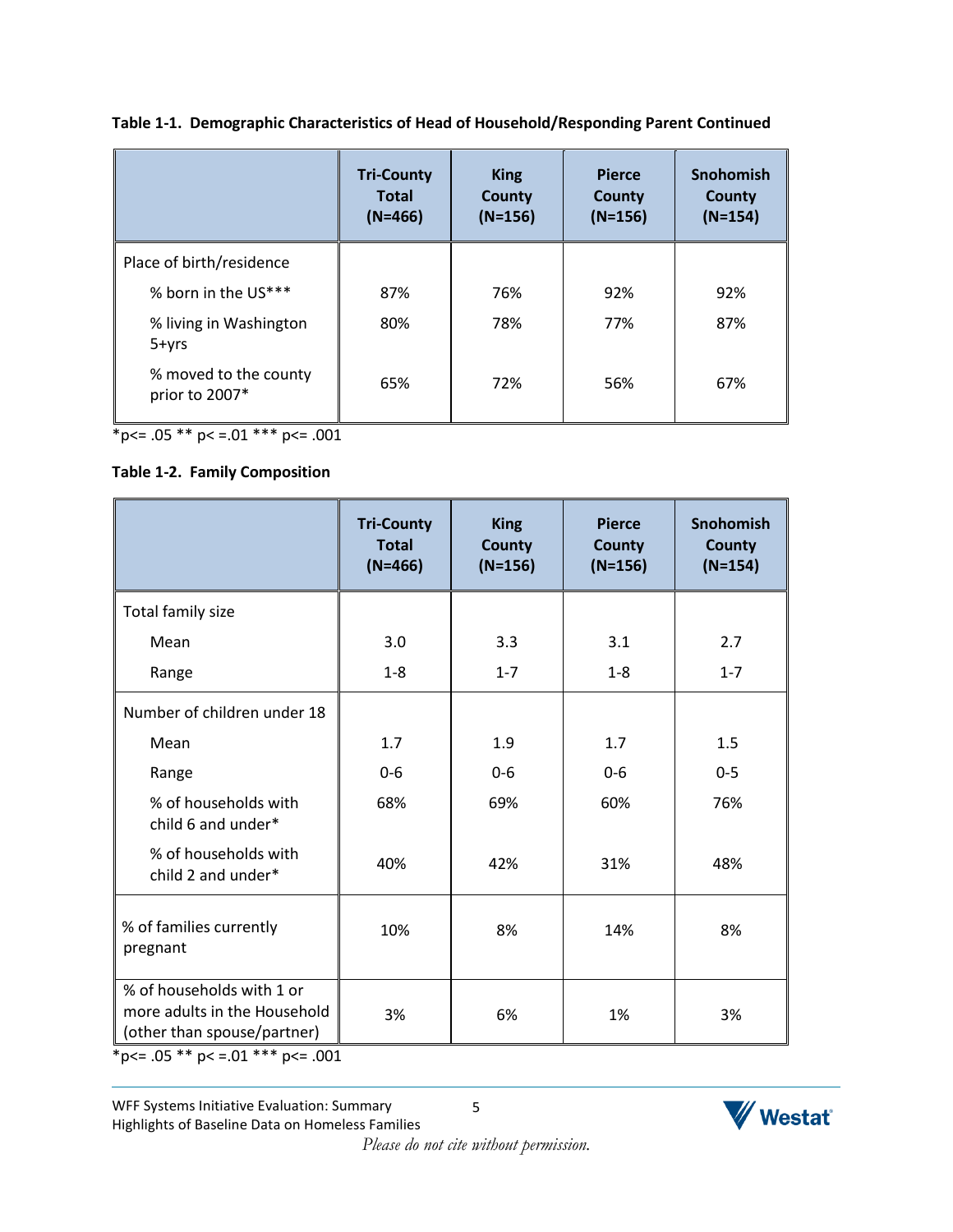### **Table 1-3. Extent of Child Separations from Families**

|                                                 | <b>Tri-County</b><br><b>Total</b><br>$(N=446)$ | <b>King</b><br><b>County</b><br>$(N=156)$ | <b>Pierce</b><br><b>County</b><br>$(N=156)$ | <b>Snohomish</b><br><b>County</b><br>$(N=154)$ |
|-------------------------------------------------|------------------------------------------------|-------------------------------------------|---------------------------------------------|------------------------------------------------|
| # of children living away                       |                                                |                                           |                                             |                                                |
| Mean                                            | 0.4                                            | 0.3                                       | 0.4                                         | 0.6                                            |
| Range                                           | $0 - 7$                                        | $0-5$                                     | $0 - 7$                                     | $0 - 5$                                        |
| % of families with 1 or<br>more*                | 27%                                            | 19%                                       | 30%                                         | 33%                                            |
| % of families with children<br>temporarily away | 25%                                            | 19%                                       | 37%                                         | 17%                                            |

 $*_{p<-.05}$  \*\* p < = .01 \*\*\* p <= .001

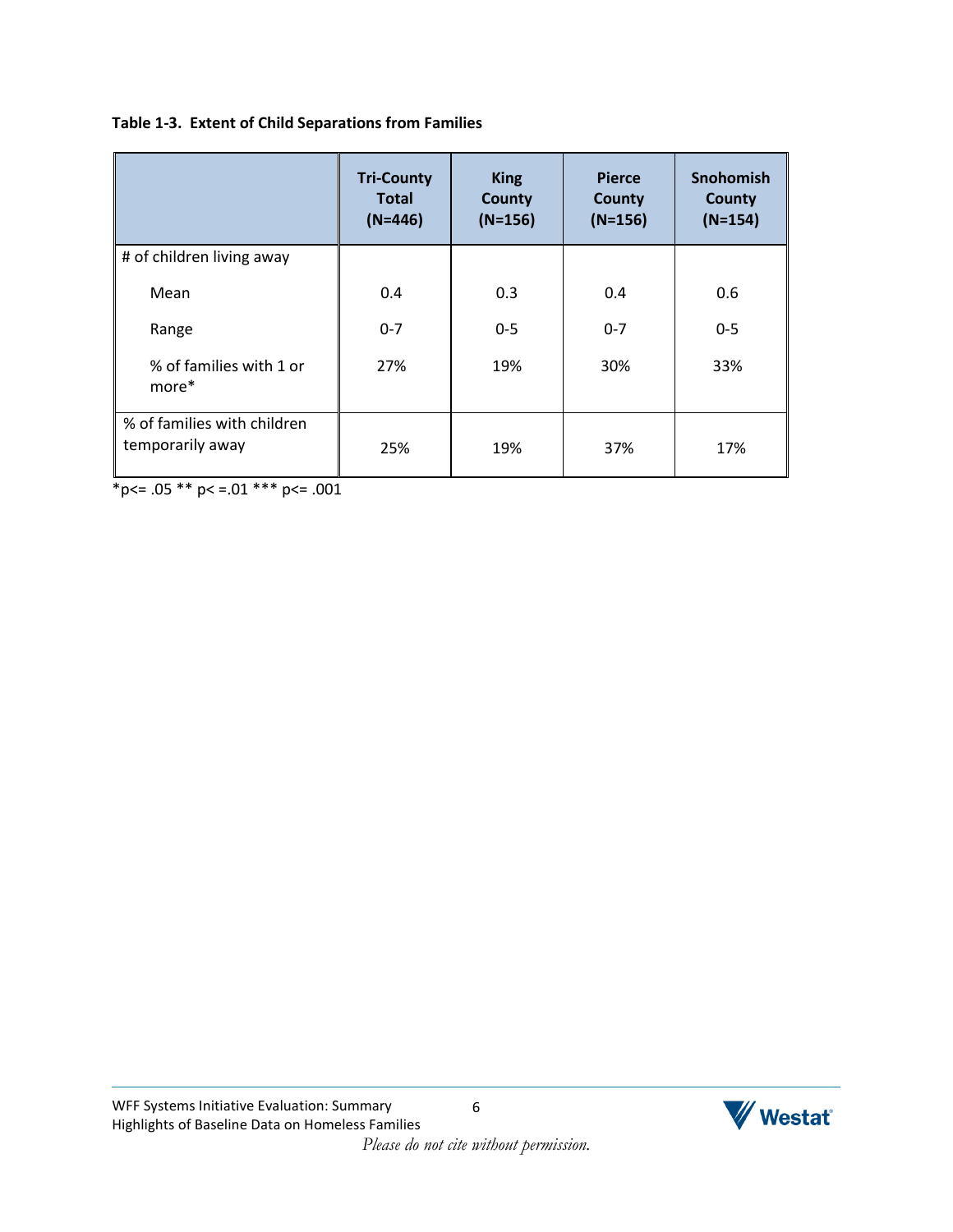### **Table 1-4. Children Temporarily Living Away**

|                                                    | <b>Tri-County</b><br><b>Total</b><br>$(N=121)$ | <b>King</b><br><b>County</b><br>$(N=23)$ | <b>Pierce</b><br><b>County</b><br>$(N=61)$ | <b>Snohomish</b><br><b>County</b><br>$(N=37)$ |
|----------------------------------------------------|------------------------------------------------|------------------------------------------|--------------------------------------------|-----------------------------------------------|
| Of the children temporarily<br>living away         |                                                |                                          |                                            |                                               |
| Reasons living away <sup>2</sup>                   |                                                |                                          |                                            |                                               |
| CPS or court removed                               | 33%                                            | 43%                                      | 33%                                        | 27%                                           |
| Other parent/family<br>member has legal<br>custody | 19%                                            | 22%                                      | 25%                                        | 8%                                            |
| Choose to live with other<br>parent                | 0%                                             | 0%                                       | 0%                                         | 0%                                            |
| Chose to have them away<br>while homeless          | 4%                                             | 4%                                       | 7%                                         | 0%                                            |
| Chose to have them away<br>for another reason      | 21%                                            | 13%                                      | 10%                                        | 46%                                           |
| Child is living<br>independently                   | 1%                                             | 0%                                       | 0%                                         | 3%                                            |
| Shelter does not allow                             | 2%                                             | 0%                                       | 0%                                         | 5%                                            |
| Some other reason*                                 | 16%                                            | 10%                                      | 26%                                        | 8%                                            |
| Where they are living                              | $(N=117)$                                      | $(N=23)$                                 | $(N=62)$                                   | $(N=32)$                                      |
| With other parent                                  | 38%                                            | 22%                                      | 39%                                        | 50%                                           |
| With grandparent                                   | 25%                                            | 30%                                      | 23%                                        | 25%                                           |
| With other relatives                               | 14%                                            | 30%                                      | 11%                                        | 6%                                            |
| In kinship care<br>arrangement                     | 3%                                             | 0%                                       | 2%                                         | 6%                                            |
| In foster care**                                   | 14%                                            | 13%                                      | 21%                                        | 0%                                            |
| On their own                                       | 1%                                             | 0%                                       | 2%                                         | 0%                                            |
| Someplace else                                     | 6%                                             | 4%                                       | 3%                                         | 13%                                           |

 $*_{p<-.05}$  \*\*  $p<-.01$  \*\*\*  $p<-.001$ 

7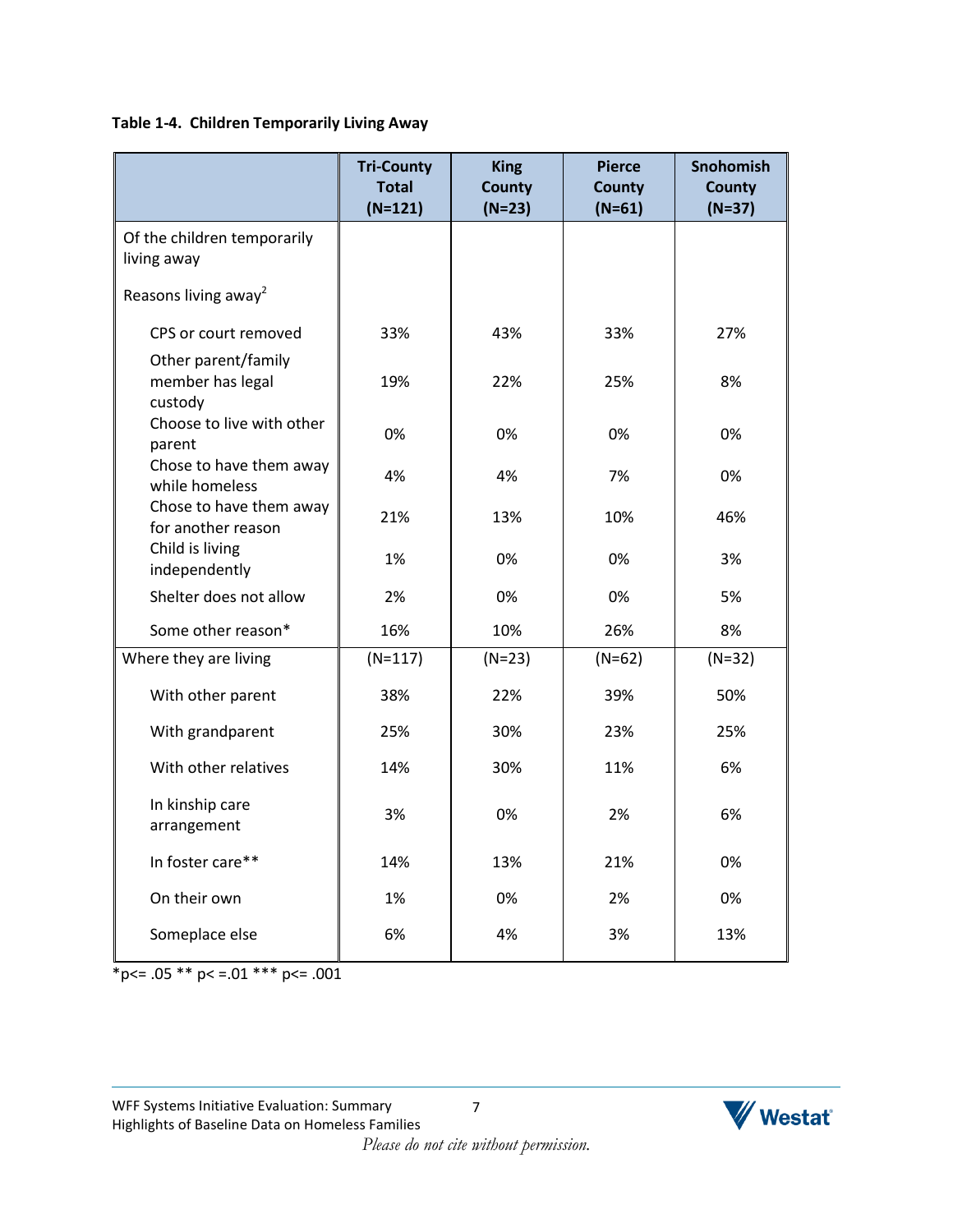# <span id="page-9-0"></span>**Fact Sheet #2: What Have Been the Families' Housing and Homeless Experiences?**

## **Summary Highlights**

**Families have moved an average of every four times in the year prior to entering shelter.**

**Their most recent place prior to shelter was most often not their own, but a doubled-up situation in which they stayed less than two months. However, over half of the respondents had had a lease in their name at least once during the year.**

**To try to avert homelessness, 70 percent of families sought and received help. The most commonly received help involved finding housing and receiving money for either rent, utilities or a security deposit.** 

**Forty percent of the families have experienced homelessness at least once before.** 

**Those who have experienced multiple episodes of homelessness in their lifetimes have more challenges and barriers to housing than other families, especially first-time homeless families.**

### **Residential (In)stability in the 12 Months Prior to Entering Shelter (Table 2-1)**

Families have moved, on average, approximately every three months in the year prior to entering shelter, with 20 percent having had more than 5 moves (up to 14 moves).

Families have spent an average of 139 nights in their own place and 55% had their name on the lease for at least one of the places in which they lived during the past 12 months.

### **Last Place Stayed (Table 2-2)**

Being doubled-up with others was the most common place stayed just before entering shelter. Less than a fifth had their name on the lease in the place stayed just before entering shelter.

Families stayed in this place an average of 99 days; 16 percent of the families were in this place a week or less, while 10 percent stayed there the entire year.

Most frequently cited reasons for leaving this last place stayed include shelter becoming available; crowded conditions; financial reasons; they were asked to leave; and to become more independent.

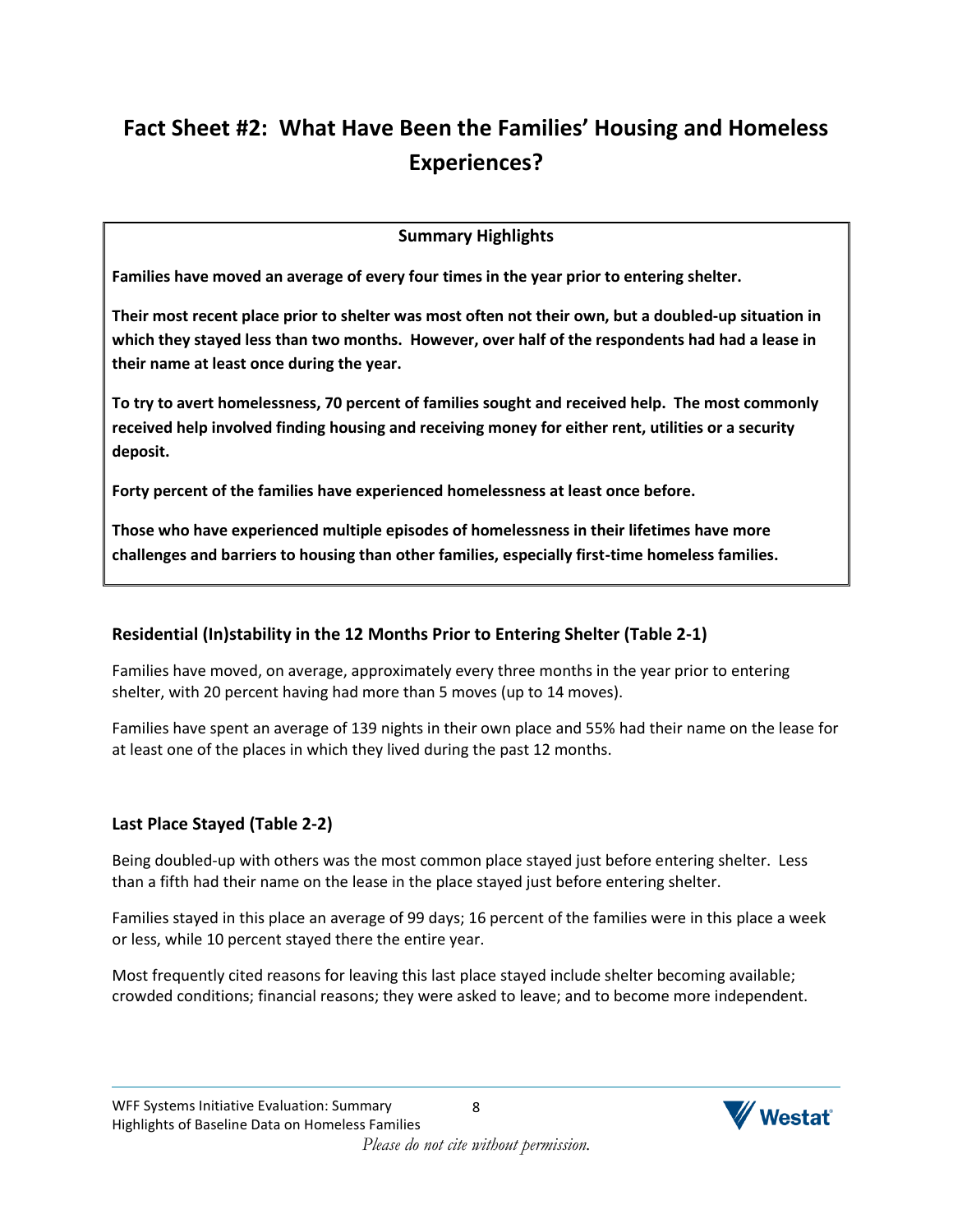### **Prevention Services Received (Table 2-3)**

In the 12 months prior to entering shelter, 70 percent of families received at least one resource to help prevent homelessness. Fourteen percent of families tried to receive at least one resource but did not receive any.

The most common prevention resources families sought and received included help in finding housing; getting money for rent, utilities, or a security deposit, or help with eviction.

The experience appeared comparable across the three counties.

### **Prior Homeless and Doubled-Up Experiences (Table 2-4)**

Forty percent of the families have experienced literal homelessness at least once in the past; 20% have experienced it at least once before in the past two years.

The average age of first homelessness is 27. Sixteen percent first experienced homeless under the age of 18.

The vast majority of families have lived doubled-up with others at least once in their lives and 78 percent have lived doubled-up at least once in the last two years.

### **Examining Differences Among Families with Different Homeless Experiences (Table 2-5)**

Sixty percent of the families are first time homeless families. Twenty-six percent have been homeless 1- 2 times prior to this episode, and 14 percent have been homeless 3 or more times in their lifetime.

Those who are homeless more frequently (especially 3 or more times in their lifetime), compared to first time homeless families, are more likely to be headed by a parent who:

- Lacks a high school diploma or GED;
- Has had prior involvement in the criminal justice system;
- Has past and current mental health issues and service involvement;
- Has past and current substance abuse issues and service involvement;
- Has past DV experience; and
- Has past housing debt (only trending toward significance, however).

The groups do not significantly differ on current employment, income, or debt. They also do not differ on unmet needs for mental health or substance abuse services, or current parole.

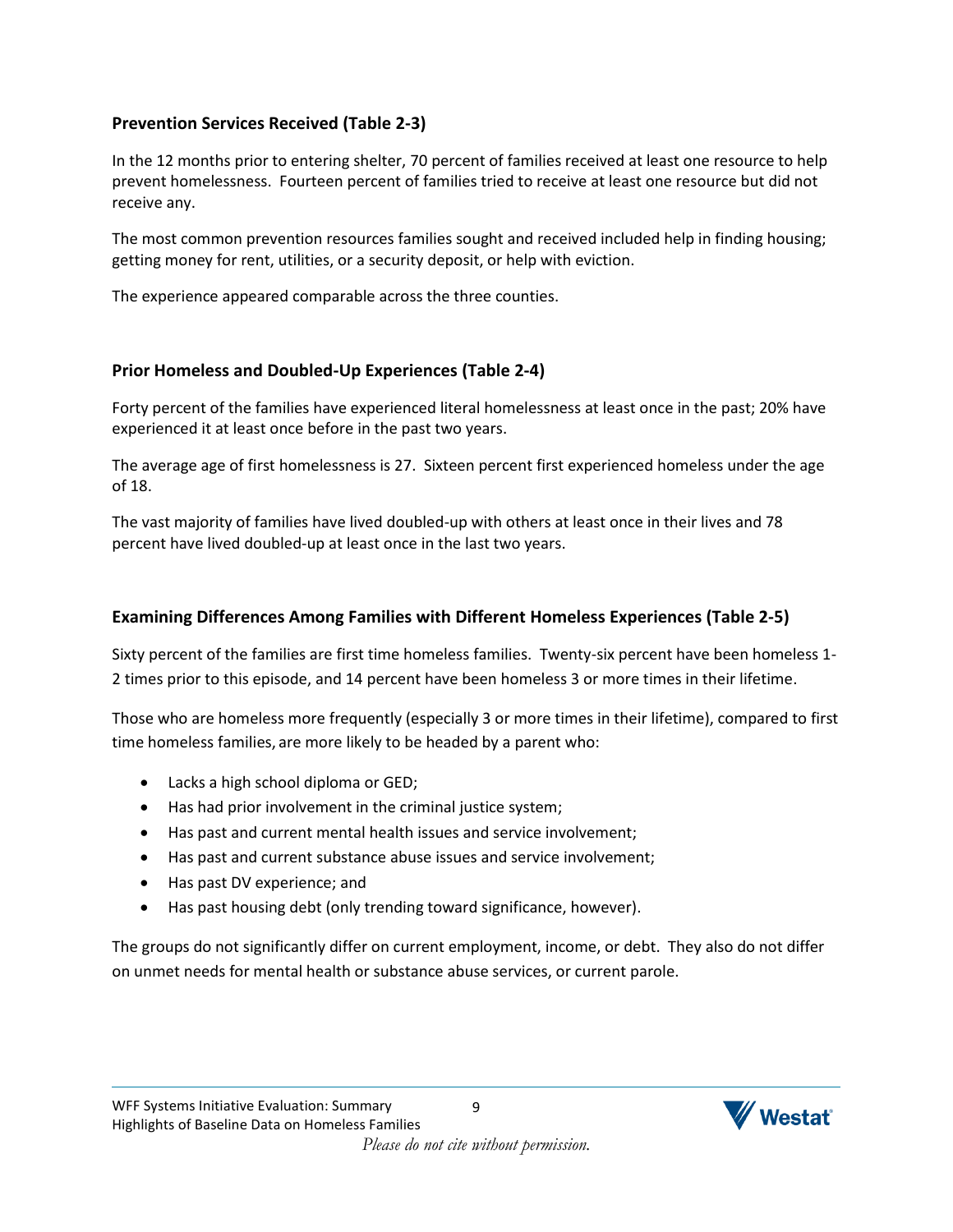|                                                           | <b>Tri-County</b><br><b>Total</b><br>$(N=466)$ | <b>King</b><br><b>County</b><br>$(N=156)$ | <b>Pierce</b><br><b>County</b><br>$(N=156)$ | Snohomish<br><b>County</b><br>$(N=154)$ |
|-----------------------------------------------------------|------------------------------------------------|-------------------------------------------|---------------------------------------------|-----------------------------------------|
| <b>Number of moves</b>                                    |                                                |                                           |                                             |                                         |
| Mean                                                      | 3.9                                            | 4.1                                       | 3.9                                         | 3.8                                     |
| Range                                                     | $1 - 14$                                       | $1 - 14$                                  | $1 - 10$                                    | $1 - 11$                                |
| Median                                                    | 4                                              | 3                                         | 4                                           | 4                                       |
| Longest place stayed                                      |                                                |                                           |                                             |                                         |
| Mean                                                      | 266                                            | 277                                       | 275                                         | 246                                     |
| Range                                                     | 90-365                                         | 97-365                                    | 90-365                                      | 95-365                                  |
| Median                                                    | 270                                            | 283.5                                     | 288                                         | 240                                     |
| Time in own place                                         |                                                |                                           |                                             |                                         |
| Mean # of nights                                          | 139                                            | 142                                       | 161                                         | 113                                     |
| Range                                                     | $0 - 365$                                      | $0 - 365$                                 | $0 - 365$                                   | $0 - 365$                               |
| Median                                                    | 91                                             | 106                                       | 161                                         | 29                                      |
| % with name on lease in at<br>least one housing situation | 55%                                            | 55%                                       | 54%                                         | 57%                                     |

### **Table 2-1. Residential (In)stability in the Prior 12 months**

 $*_{p<-.05}$  \*\* p < = .01 \*\*\* p <= .001

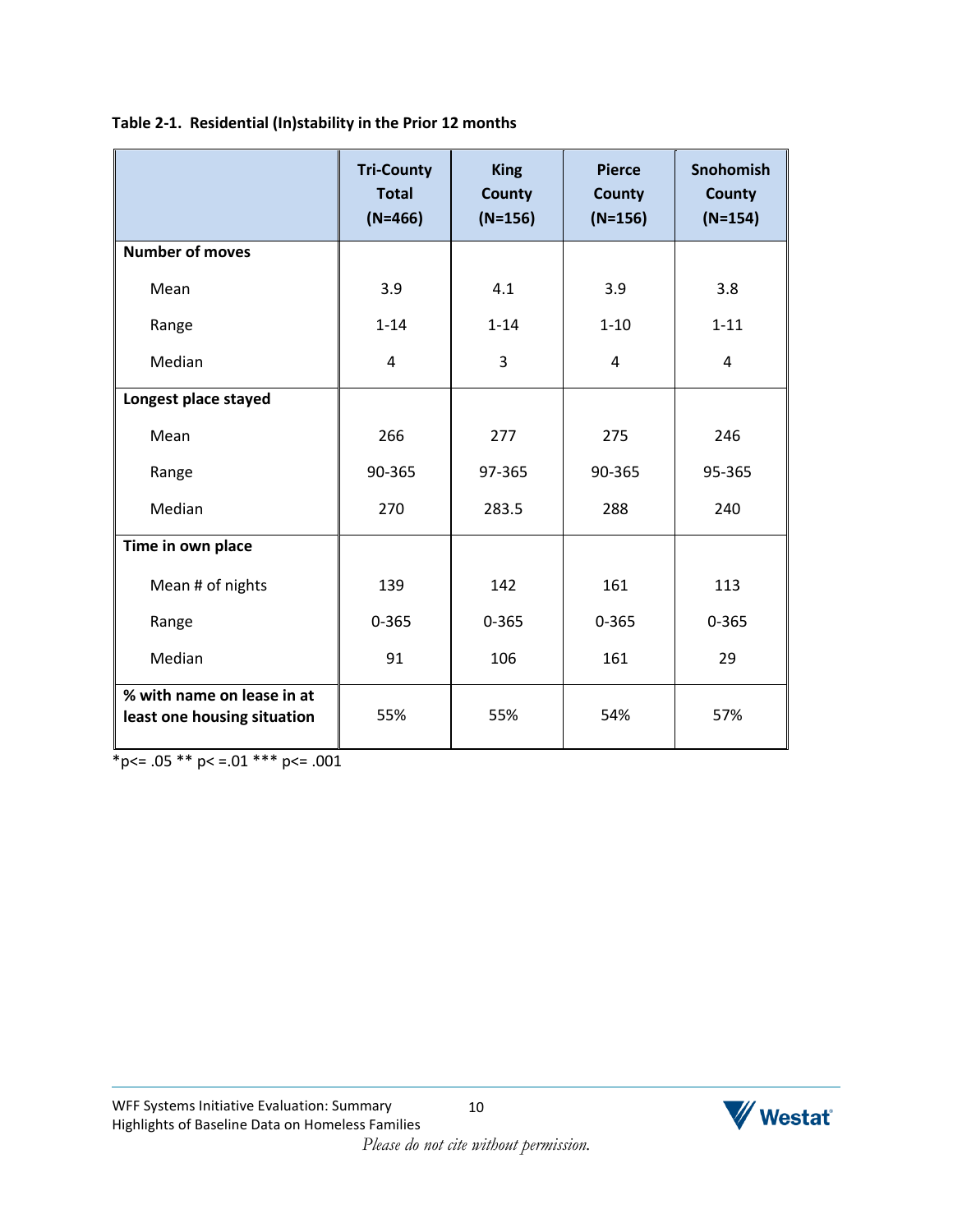|  |  | Table 2-2. Description of Last Place Stayed Before Entering Shelter |
|--|--|---------------------------------------------------------------------|
|  |  |                                                                     |

|                                                 | <b>Tri-County</b><br><b>Total</b><br>$(N=466)$ | <b>King</b><br><b>County</b><br>$(N=156)$ | <b>Pierce</b><br><b>County</b><br>$(N=156)$ | <b>Snohomish</b><br><b>County</b><br>$(N=154)$ |
|-------------------------------------------------|------------------------------------------------|-------------------------------------------|---------------------------------------------|------------------------------------------------|
| Place stayed prior to shelter                   |                                                |                                           |                                             |                                                |
| (most common responses)                         |                                                |                                           |                                             |                                                |
| Doubled up                                      | 37%                                            | 43%                                       | 36%                                         | 32%                                            |
| Own place                                       | 17%                                            | 17%                                       | 14%                                         | 19%                                            |
| Parents' place                                  | 16%                                            | 17%                                       | 13%                                         | 18%                                            |
| On street, other                                |                                                |                                           |                                             |                                                |
| homeless situation                              | 8%                                             | 5%                                        | 12%                                         | 7%                                             |
| Length of time in last place<br>stayed (nights) |                                                |                                           |                                             |                                                |
| Mean                                            | 99                                             | 106                                       | 79                                          | 112                                            |
| Range                                           | $1 - 365$                                      | 1-365                                     | 1-365                                       | 1-365                                          |
| % with name on lease at last<br>place stayed**  | 18%                                            | 17%                                       | 11%                                         | 26%                                            |

 $*_{p<-.05}$  \*\*  $p<-.01$  \*\*\*  $p<-.001$ 

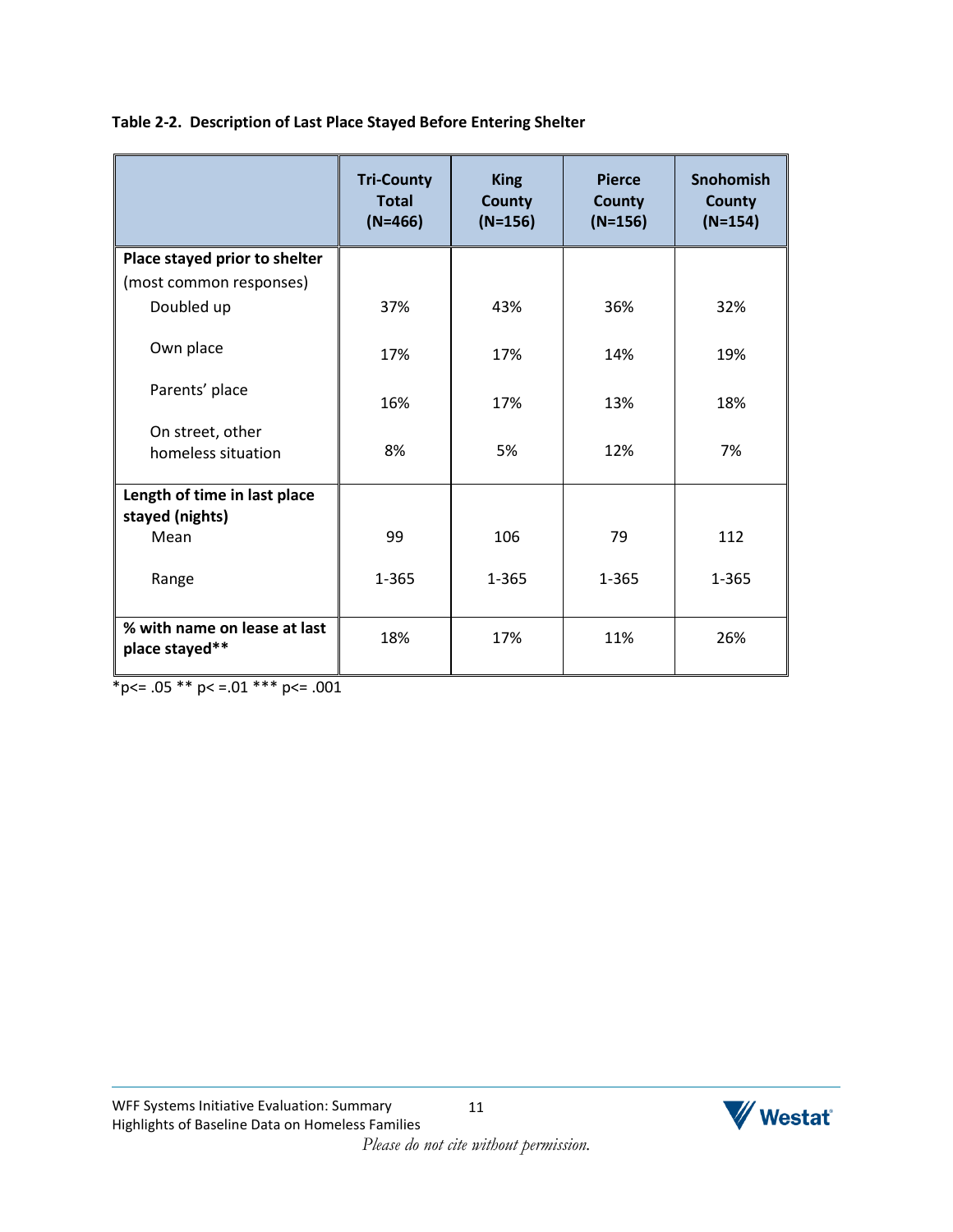**Table 2-3. Prevention Services: Resources to Help Stay in Housing<sup>1</sup>**

|                                        | <b>Tri-County</b><br><b>Total</b> | <b>King</b><br><b>County</b> | <b>Pierce</b><br><b>County</b> | Snohomish<br><b>County</b> |
|----------------------------------------|-----------------------------------|------------------------------|--------------------------------|----------------------------|
|                                        | $(N=466)$                         | $(N=156)$                    | $(N=156)$                      | $(N=154)$                  |
| <b>Help finding housing</b>            |                                   |                              |                                |                            |
| Received resource                      | 56%                               | 56%                          | 48%                            | 68%                        |
| Tried but did not receive              | 13%                               | 15%                          | 17%                            | 8%                         |
| Money to pay own rent                  |                                   |                              |                                |                            |
| Received resource                      | 24%                               | 28%                          | 17%                            | 26%                        |
| Tried but did not receive              | 18%                               | 18%                          | 22%                            | 15%                        |
| Money to pay mortgage                  |                                   |                              |                                |                            |
| Received resource                      | 1%                                | 0%                           | 2%                             | 0%                         |
| Tried but did not receive              | 1%                                | 1%                           | 1%                             | 2%                         |
| Money to pay for a security<br>deposit |                                   |                              |                                |                            |
| Received resource**                    | 17%                               | 15%                          | 12%                            | 25%                        |
| Tried but did not receive              | 8%                                | 8%                           | 7%                             | 9%                         |
| Money to pay utilities                 |                                   |                              |                                |                            |
| Received resource                      | 26%                               | 28%                          | 25%                            | 26%                        |
| Tried but did not receive              | 5%                                | 6%                           | 4%                             | 5%                         |
| Help to avoid an eviction              |                                   |                              |                                |                            |
| Received resource                      | 9%                                | 11%                          | 8%                             | 7%                         |
| Tried but did not receive              | 13%                               | 12%                          | 15%                            | 12%                        |
| Help negotiating with                  |                                   |                              |                                |                            |
| landlord                               |                                   |                              |                                |                            |
| Received resource                      | 8%                                | 10%                          | 7%                             | 5%                         |
| Tried but did not receive              | 4%                                | 6%                           | 6%                             | 1%                         |
| <b>Credit counseling</b>               |                                   |                              |                                |                            |
| Received resource                      | 4%                                | 6%                           | 4%                             | 3%                         |
| Tried but did not receive              | 1%                                | 1%                           | 2%                             | 1%                         |
| Help with housing-related              |                                   |                              |                                |                            |
| legal issues                           |                                   |                              |                                |                            |
| Received resource                      | 5%                                | 5%                           | 4%                             | 7%                         |
| Tried but did not receive              | 3%                                | 2%                           | 5%                             | 3%                         |
| <b>Received at least one</b>           |                                   |                              |                                |                            |
| resource*                              | 70%                               | 75%                          | 61%                            | 74%                        |
| Tried but did not receive at           | 14%                               | 13%                          | 16%                            | 14%                        |
| least one                              |                                   |                              |                                |                            |

 $*p<= .05 ** p<= .01 ** p<= .001$ 

 $\overline{\phantom{a}}$ 



 $^1$  For each resource we provide the percentage that tried to receive the resource and were successful in receiving that resource, and the percentage that tried and were unsuccessful at receiving the resource. Adding the percentage totals will give the overall percentage who tried to receive that particular resource. For example: 42% of all respondents attempted to receive money to help pay their own rent.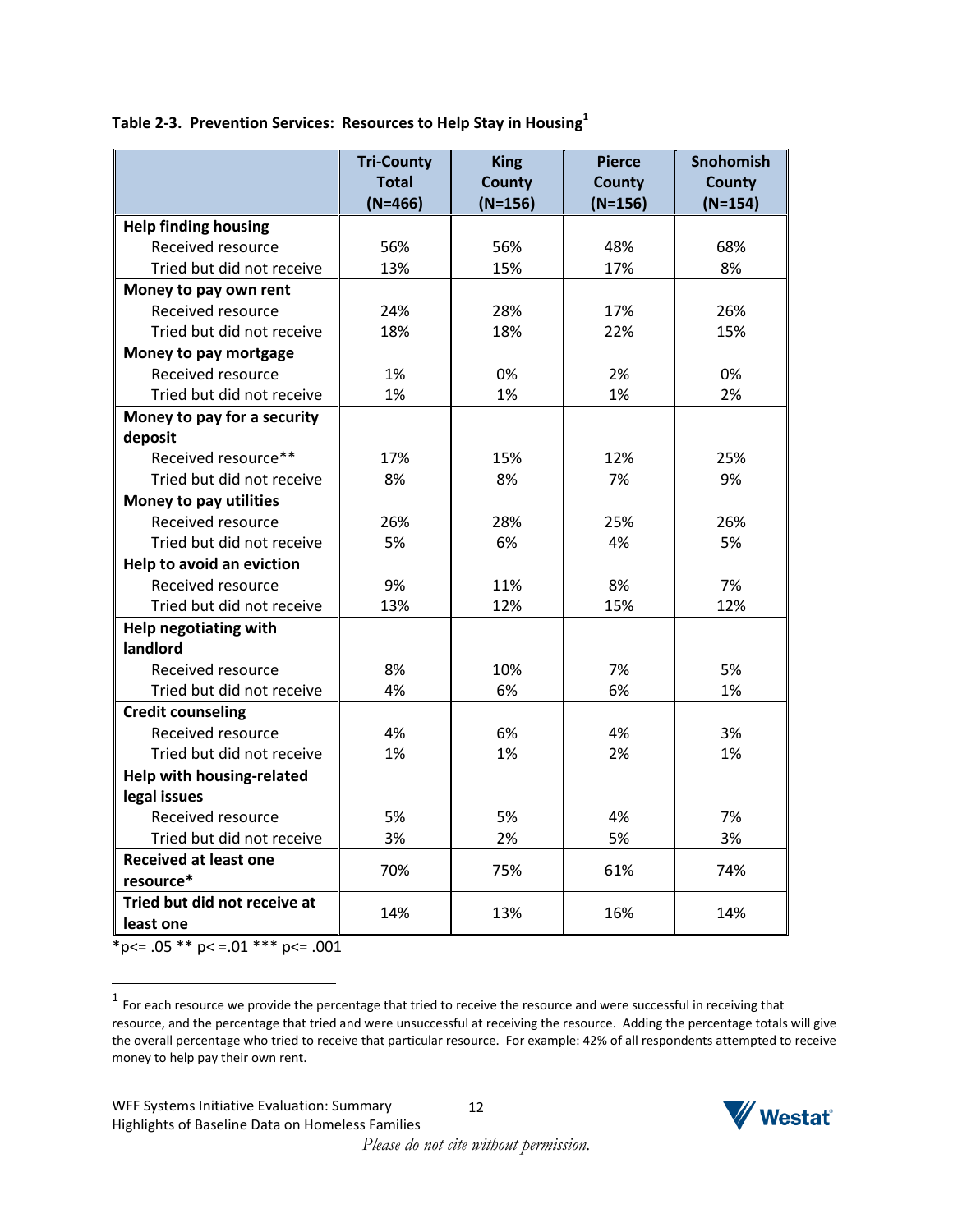|                                     | <b>First time</b><br>homeless<br>$(N=270)$ | <b>Homeless 1-2</b><br>times in past<br>$(N=118)$ | <b>Homeless 3 or</b><br>more times in the<br>past (N=63) |
|-------------------------------------|--------------------------------------------|---------------------------------------------------|----------------------------------------------------------|
| <b>Human Capital</b>                |                                            |                                                   |                                                          |
| % less than HS/GED**                | 26%                                        | 24%                                               | 46%                                                      |
| % currently employed                | 20%                                        | 18%                                               | 13%                                                      |
| % with no income                    | 6%                                         | 8%                                                | 6%                                                       |
| Mean income                         | \$631                                      | \$575                                             | \$610                                                    |
| Median income                       | \$478                                      | \$458                                             | \$480                                                    |
| % with any housing debt             | 28%                                        | 39%                                               | 37%                                                      |
| % with any source of debt           | 84%                                        | 88%                                               | 95%                                                      |
| Mean debt                           | \$15,765                                   | \$12,349                                          | \$12,259                                                 |
| Median debt                         | \$3,299                                    | \$4,410                                           | \$3,240                                                  |
| <b>Criminal Justice Involvement</b> |                                            |                                                   |                                                          |
| % with past felony<br>conviction**  | 14%                                        | 17%                                               | 30%                                                      |
| % with jail time**                  | 12%                                        | 14%                                               | 29%                                                      |
| % currently on parole               | 5%                                         | 9%                                                | 6%                                                       |

### **Table 2-4. Comparison of Different Groupings of Families Based on Prior Homelessness**

 $*_{p<-.05}$  \*\*  $p<-.01$  \*\*\*  $p<-.001$ 

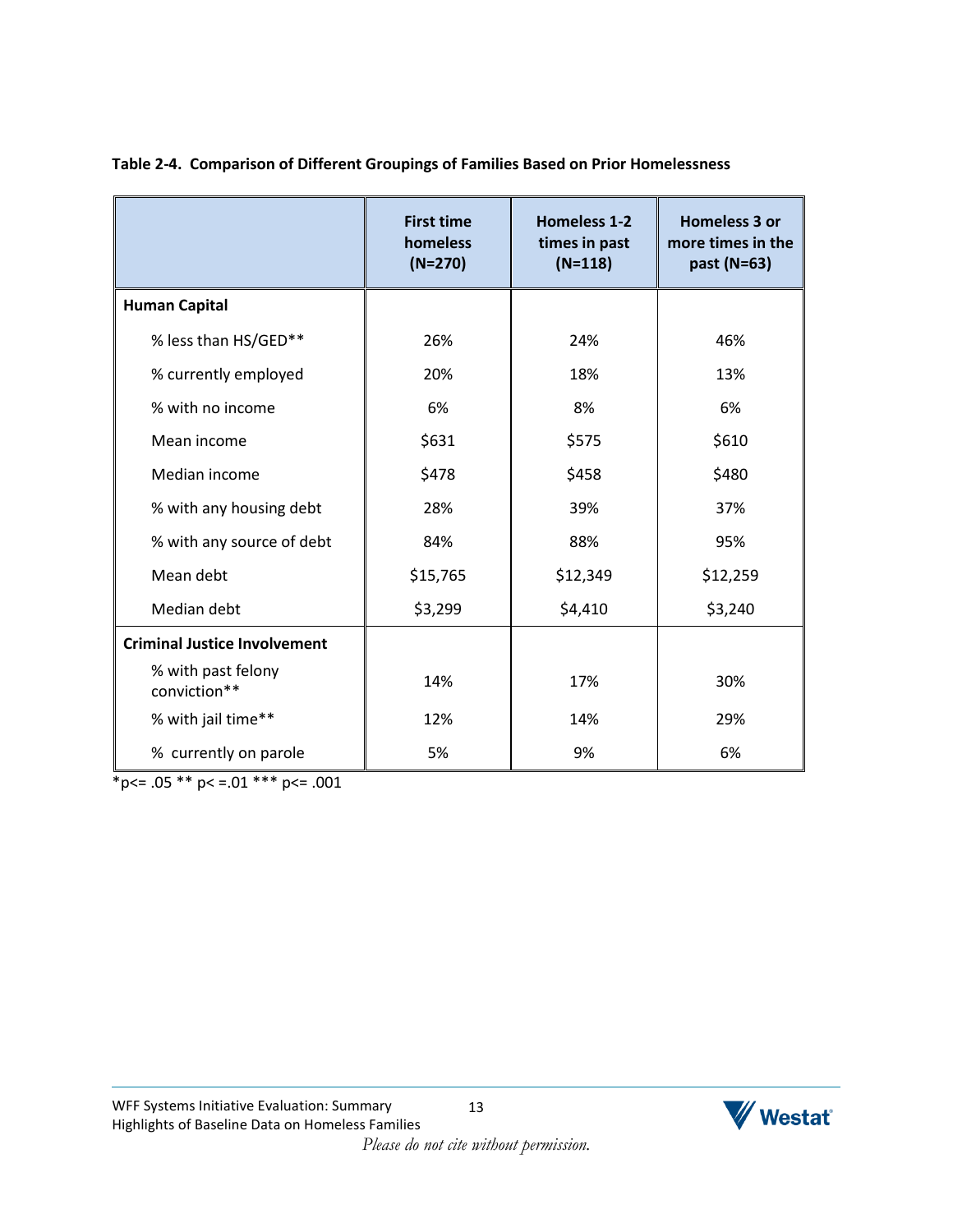|                                                     | <b>First time</b><br>homeless<br>$(N=270)$ | <b>Homeless 1-2</b><br>times in past<br>$(N=118)$ | Homeless 3 or<br>more times in the<br>past (N=63) |
|-----------------------------------------------------|--------------------------------------------|---------------------------------------------------|---------------------------------------------------|
| <b>Mental Health History/Current</b>                |                                            |                                                   |                                                   |
| <b>Needs</b>                                        |                                            |                                                   |                                                   |
| % ever had MH<br>hospitalization**                  | 10%                                        | 18%                                               | 24%                                               |
| % poor MH functioning*** <sup>2</sup>               | 17%                                        | 28%                                               | 38%                                               |
| % at least one current MH<br>indicator <sup>3</sup> | 77%                                        | 83%                                               | 86%                                               |
| % receive MH services***                            | 24%                                        | 28%                                               | 67%                                               |
| % unmet need for MH<br>services                     | 11%                                        | 19%                                               | 11%                                               |
| <b>Substance Abuse History/</b>                     |                                            |                                                   |                                                   |
| <b>Current Needs</b>                                |                                            |                                                   |                                                   |
| % ever had inpatient SA***                          | 15%                                        | 27%                                               | 37%                                               |
| % screen for current SA* <sup>4</sup>               | 10%                                        | 17%                                               | 22%                                               |
| % receive SA services***                            | 12%                                        | 15%                                               | 26%                                               |
| % unmet need for SA<br>services                     | 2%                                         | 2%                                                | 4%                                                |
| <b>Domestic Violence</b>                            |                                            |                                                   |                                                   |
| % DV ever*** <sup>5</sup>                           | 51%                                        | 74%                                               | 68%                                               |
| % DV in past 3 months                               | 9%                                         | 12%                                               | 7%                                                |

**Table 2-4. Comparison of Different Groupings of Families Based on Prior Homelessness (Continued)**

 $*p<= .05 ** p<= .01 ** p<= .001$ 

 $\overline{\phantom{a}}$ 



<sup>&</sup>lt;sup>2</sup> Mental health functioning is measured by the SF8MH Ware J, Kosinski M, Dewey J, Gandek B: How to Score and Interpret Single-Item Health Status Measures: A Manual for Users of the SF-8 Health Survey. Boston: QualityMetric; 2001.component. Those who score 40 or below are classified as having poor mental health functioning.

<sup>&</sup>lt;sup>3</sup> Mental health indicators include scoring on the SF8MH as having poor mental health functioning, in the moderate or severe range on the PHQ depression screening tool (Kroenke K, Spitzer RL. The PHQ-9: a new depression diagnostic and severity measure. *Psychiatric Ann*. 2002;32:509-515), and/or scoring in the moderate or severe range on the GAD-7 anxiety screener (Löwe B, Decker O, Müller S, et al. Validation and standardization of the Generalized Anxiety Disorder Screener (GAD-7) in the general population. Med Care. 2008; 46(3): 266-274.)

<sup>&</sup>lt;sup>4</sup> Screening for either alcohol abuse (per the RAPS4 Questionnaire) and/or drug abuse (Skinner, H. A. (1982). The Drug Abuse Screening Test. *Addictive Behaviors*, 7:363-371).

<sup>&</sup>lt;sup>5</sup> Indicating one or more of violent acts from a partner. Items adapted from Conflict Tactics Scale. Straus, MA., Hamby, SL., Boney-McCoy, S., Sugarman, DB. (1996). The Revised Conflict Tactics Scale (CTS2). *Journal of Family Issues*, 17: 283-316.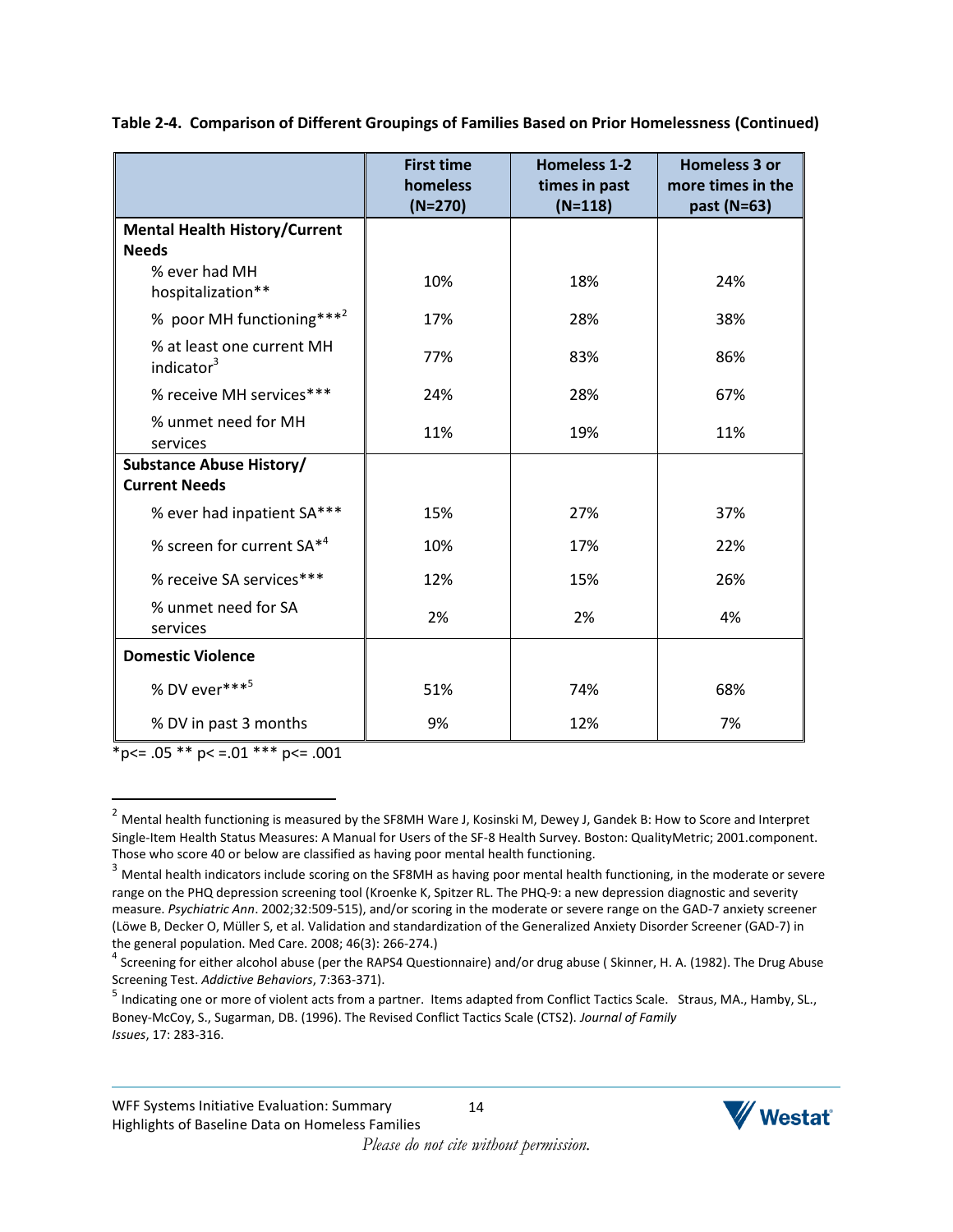### **Table 2-5. Homeless Background**

|                                                    | <b>Tri-County</b><br><b>Total</b><br>$(N=466)$ | <b>King</b><br><b>County</b><br>$(N=156)$ | <b>Pierce</b><br><b>County</b><br>$(N=156)$ | <b>Snohomish</b><br><b>County</b><br>$(N=154)$ |
|----------------------------------------------------|------------------------------------------------|-------------------------------------------|---------------------------------------------|------------------------------------------------|
| <b>Prior homelessness</b>                          |                                                |                                           |                                             |                                                |
| % with at least 1 prior<br>episode in lifetime*    | 44%                                            | 36%                                       | 44%                                         | 52%                                            |
| % with at least 1 prior<br>episode in past 2 years | 20%                                            | 15%                                       | 19%                                         | 25%                                            |
| Age first homeless                                 | 27                                             | 28                                        | 28                                          | 26                                             |
| Prior doubled-up                                   |                                                |                                           |                                             |                                                |
| % with at least 1 episode<br>in lifetime           | 85%                                            | 87%                                       | 84%                                         | 85%                                            |
| % with at least 1 episode<br>in past 2 years       | 78%                                            | 79%                                       | 77%                                         | 77%                                            |

 $*_{p<-.05}$  \*\*  $p<-.01$  \*\*\*  $p<-.001$ 

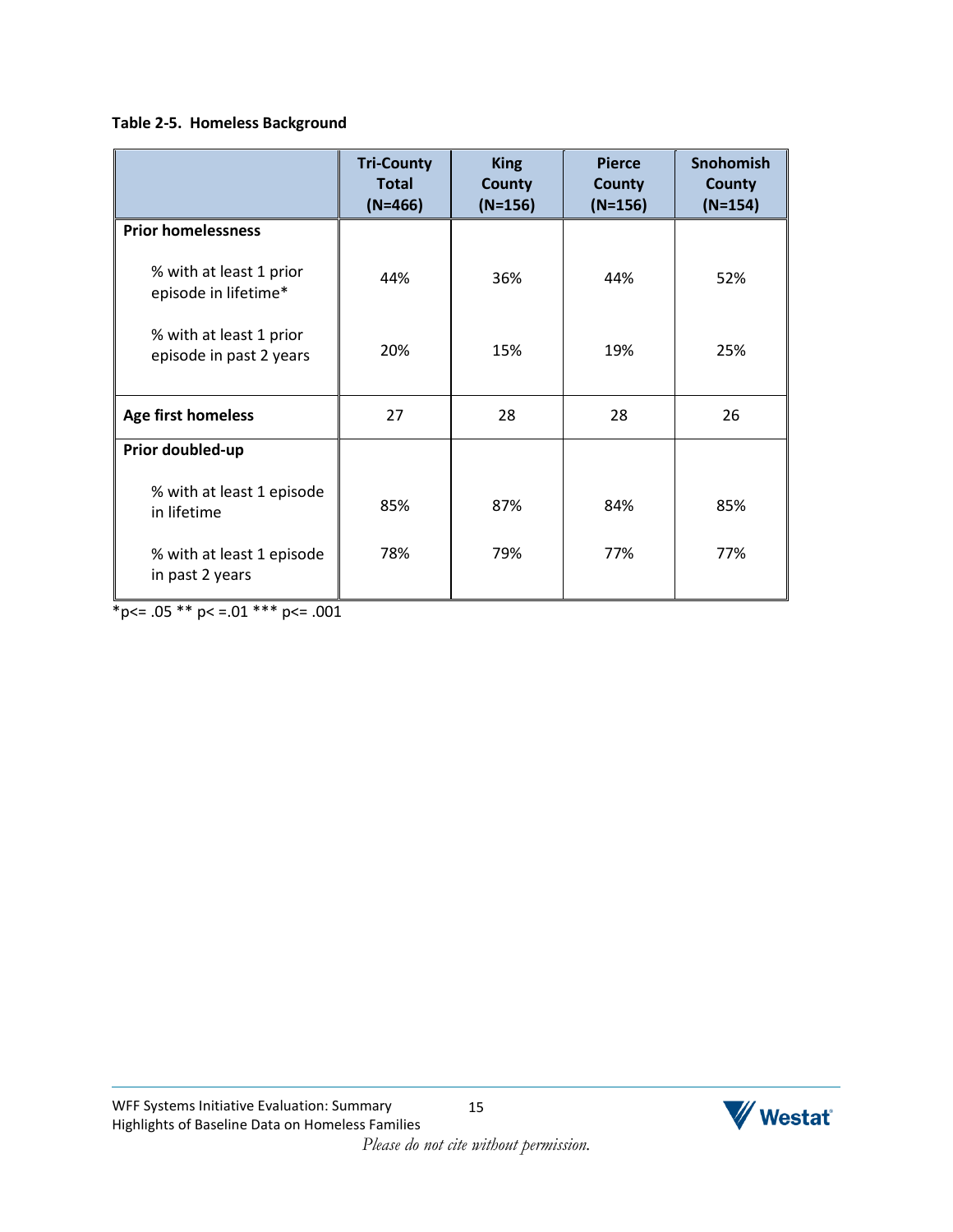# <span id="page-17-0"></span>**Fact Sheet #3: What are the Health Needs of Homeless Families?**

### **Summary Highlights**

**The majority of families have access to health care insurance and primary health care.**

**Need for mental health attention is high, and a fourth of the families have need for substance abuse attention.**

**Dental care is the highest reported unmet need (56%) of the health-related services.**

### **Health Access and Insurance (Table 3-1)**

Three-fourths had a physical exam in the past two years and over 73% have Medicaid, and 9% more have other health insurance.

Significantly fewer families in King County have medical insurance than families in the other two counties.

Those without Medicaid are older, are more likely to be employed, and have higher monthly incomes but they are not disproportionately experiencing homelessness for the first time.

### **Health and Behavioral Health Needs (Table 3-2)**

Few respondents have severely compromised health but most (80%) have need for further mental health evaluation and a quarter screen positively for substance abuse problems.

Substance abuse needs are highest in Snohomish County, lowest in King County.

### **Current Service Receipt (Table 3-3)**

Dental services represent largest area of unmet need of respondents across the three counties. Over half have unmet dental needs.

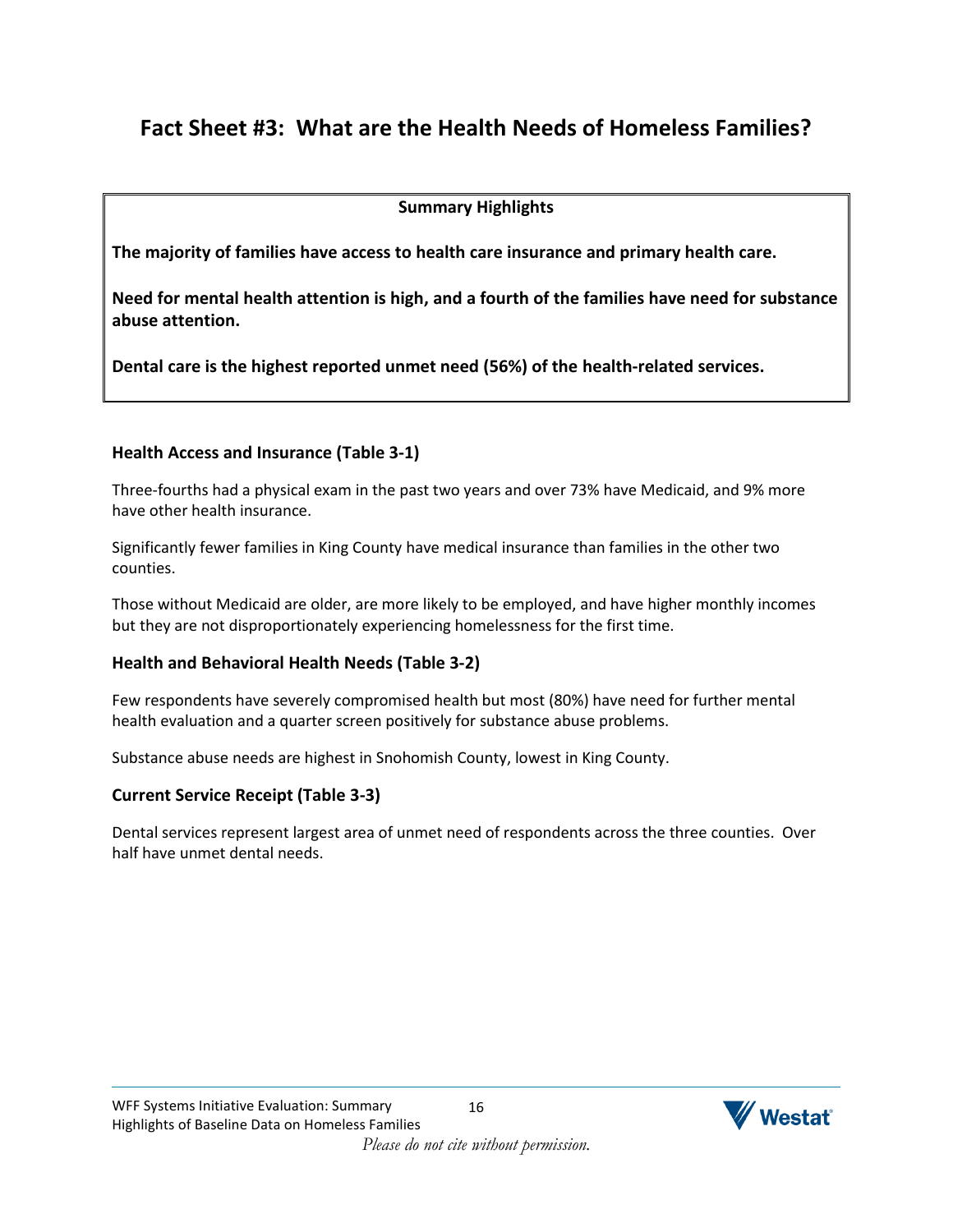#### **Table 3-1. Health Access and Insurance**

|                                       | <b>Tri-County</b><br><b>Total</b><br>$(N=466)$ | <b>King</b><br>County<br>$(N=156)$ | <b>Pierce</b><br><b>County</b><br>$(N=156)$ | <b>Snohomish</b><br>County<br>$(N=154)$ |
|---------------------------------------|------------------------------------------------|------------------------------------|---------------------------------------------|-----------------------------------------|
| Has a source of medical<br>insurance* | 82%                                            | 69%                                | 85%                                         | 91%                                     |
| Medicaid*                             | 73%                                            | 58%                                | 76%                                         | 84%                                     |

 $p \le 0.05$  \*\*  $p \le 0.01$  \*\*\*  $p \le 0.001$ 

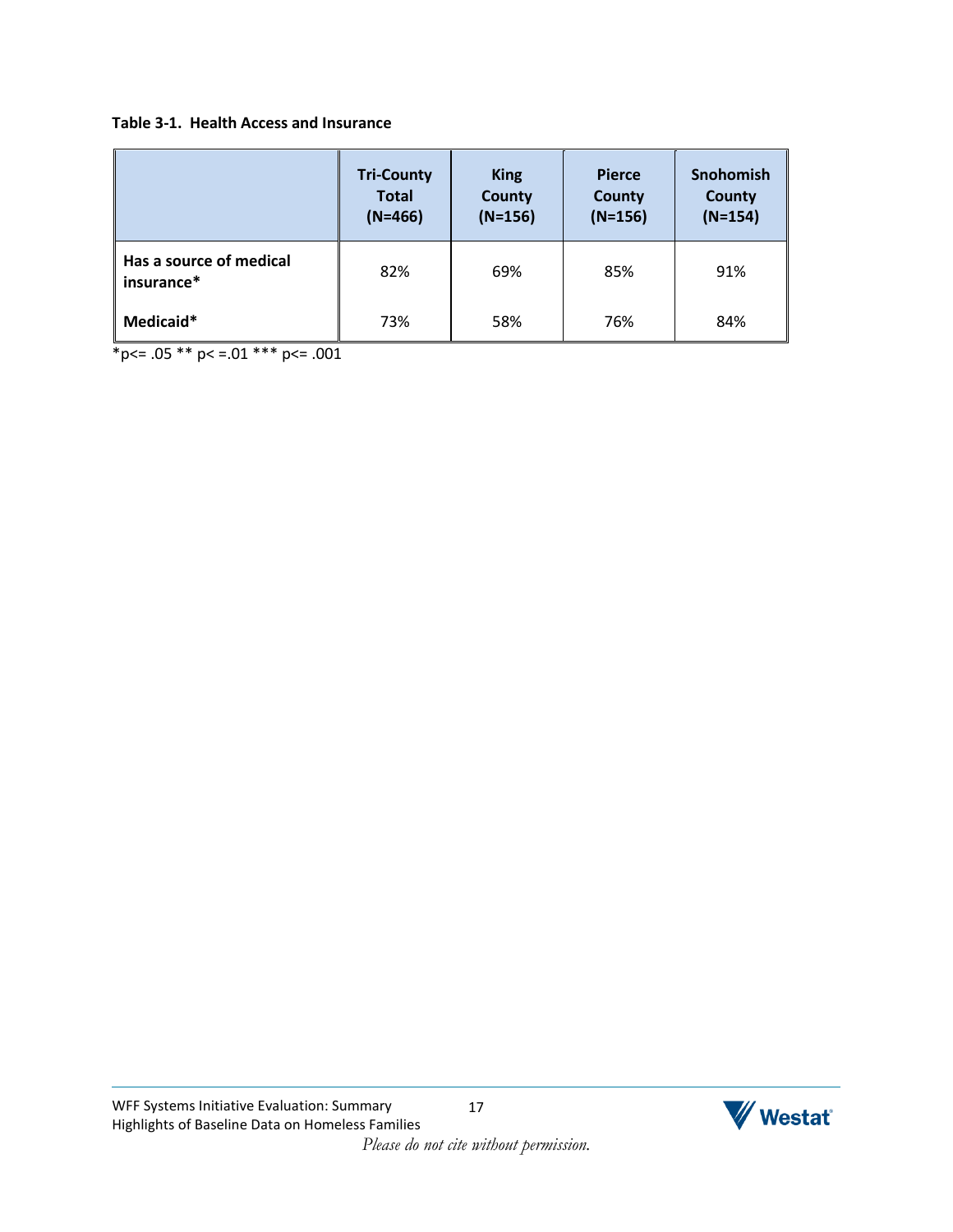|                                                     | <b>Tri-County</b><br><b>Total</b><br>$(N=466)$ | <b>King</b><br><b>County</b><br>$(N=156)$ | <b>Pierce</b><br><b>County</b><br>$(N=156)$ | <b>Snohomish</b><br>County<br>$(N=154)$ |
|-----------------------------------------------------|------------------------------------------------|-------------------------------------------|---------------------------------------------|-----------------------------------------|
| <b>Physical health needs</b>                        |                                                |                                           |                                             |                                         |
| Poor physical health<br>functioning *               | 13%                                            | 14%                                       | 17%                                         | 7%                                      |
| Mental health history and<br>current needs          |                                                |                                           |                                             |                                         |
| Hospitalized for mental<br>health issue in lifetime | 15%                                            | 10%                                       | 17%                                         | 18%                                     |
| Have 1 or more mental<br>health indicators          | 80%                                            | 82%                                       | 76%                                         | 83%                                     |
| Poor functioning                                    | 24%                                            | 26%                                       | 21%                                         | 25%                                     |
| Depression                                          | 67%                                            | 64%                                       | 68%                                         | 69%                                     |
| Anxiety                                             | 48%                                            | 48%                                       | 49%                                         | 47%                                     |
| Substance abuse history and<br>current needs        |                                                |                                           |                                             |                                         |
| SA inpatient in<br>lifetime***                      | 21%                                            | 7%                                        | 21%                                         | 33%                                     |
| Screen positive for<br>alcohol or drugs*            | 24%                                            | 17%                                       | 26%                                         | 28%                                     |
| <b>Domestic violence</b>                            |                                                |                                           |                                             |                                         |
| In lifetime*                                        | 60%                                            | 54%                                       | 57%                                         | 68%                                     |
| In last 3 months                                    | 9%                                             | 7%                                        | 11%                                         | 10%                                     |

 $*_{p<-.05}$  \*\*  $p<-.01$  \*\*\*  $p<=.001$ 

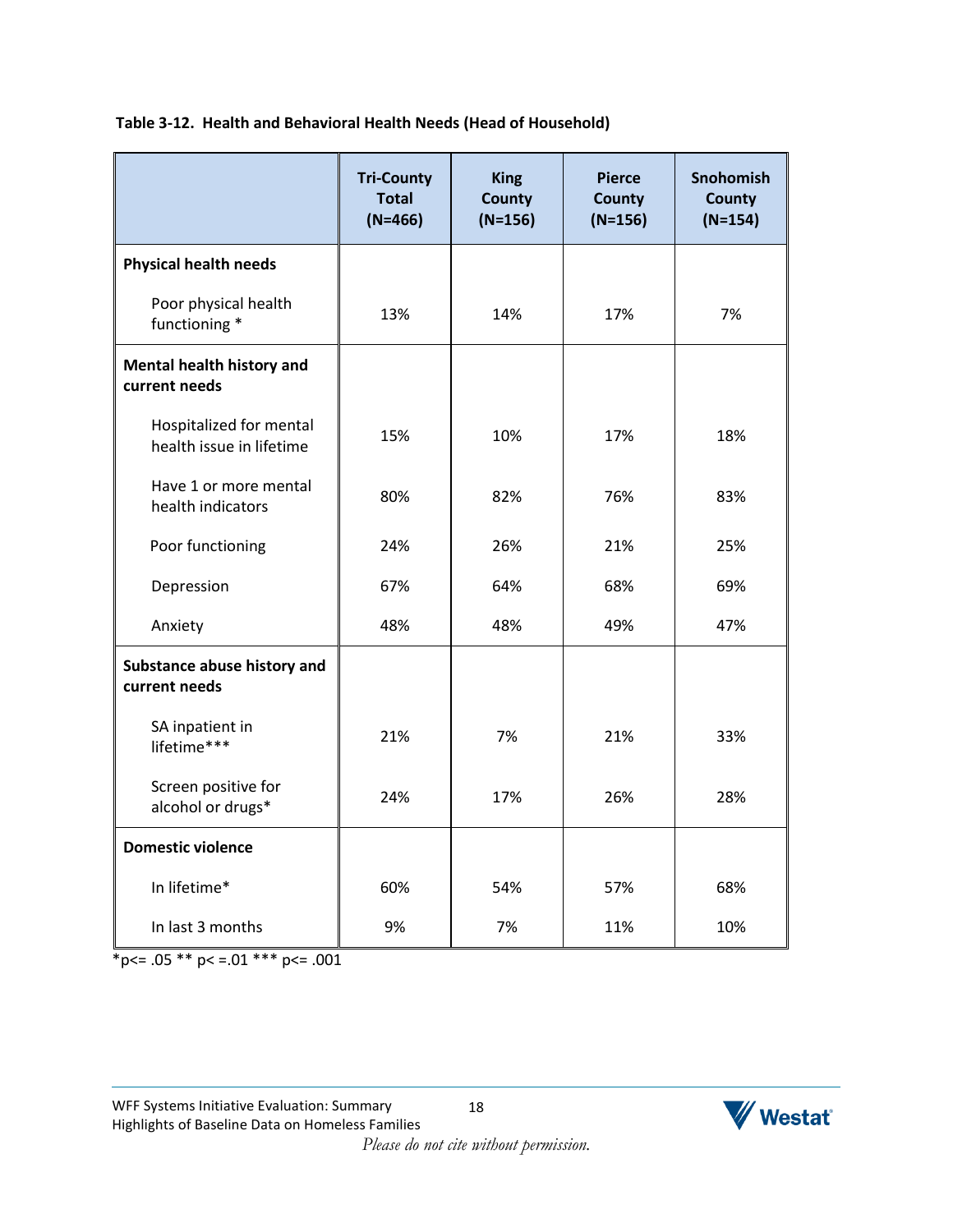|                                   | <b>Tri-County</b><br><b>Total</b><br>$(N=466)$ | <b>King</b><br><b>County</b><br>$(N=156)$ | <b>Pierce</b><br><b>County</b><br>$(N=156)$ | Snohomish<br><b>County</b><br>$(N=154)$ |
|-----------------------------------|------------------------------------------------|-------------------------------------------|---------------------------------------------|-----------------------------------------|
| <b>Physical health services</b>   |                                                |                                           |                                             |                                         |
| Received*                         | 58%                                            | 49%                                       | 62%                                         | 62%                                     |
| Unmet need                        | 13%                                            | 16%                                       | 10%                                         | 12%                                     |
| <b>Dental services</b>            |                                                |                                           |                                             |                                         |
| Received                          | 16%                                            | 19%                                       | 16%                                         | 12%                                     |
| Unmet need                        | 56%                                            | 54%                                       | 55%                                         | 58%                                     |
| <b>Mental health services</b>     |                                                |                                           |                                             |                                         |
| Received***                       | 31%                                            | 25%                                       | 27%                                         | 43%                                     |
| Unmet need                        | 14%                                            | 14%                                       | 12%                                         | 14%                                     |
| <b>Substance abuse services</b>   |                                                |                                           |                                             |                                         |
| Received***                       | 14%                                            | 5%                                        | 15%                                         | 23%                                     |
| Unmet need                        | 2%                                             | 1%                                        | 3%                                          | 2%                                      |
| <b>Domestic violence services</b> |                                                |                                           |                                             |                                         |
| Received                          | 13%                                            | 16%                                       | 12%                                         | 11%                                     |
| Unmet need                        | 6%                                             | 2%                                        | 8%                                          | 7%                                      |

**Table 3-3. Receipt of Health and Behavioral Health Services (Head of Household)**

 $*_{p<-.05}$  \*\* p < = .01 \*\*\* p <= .001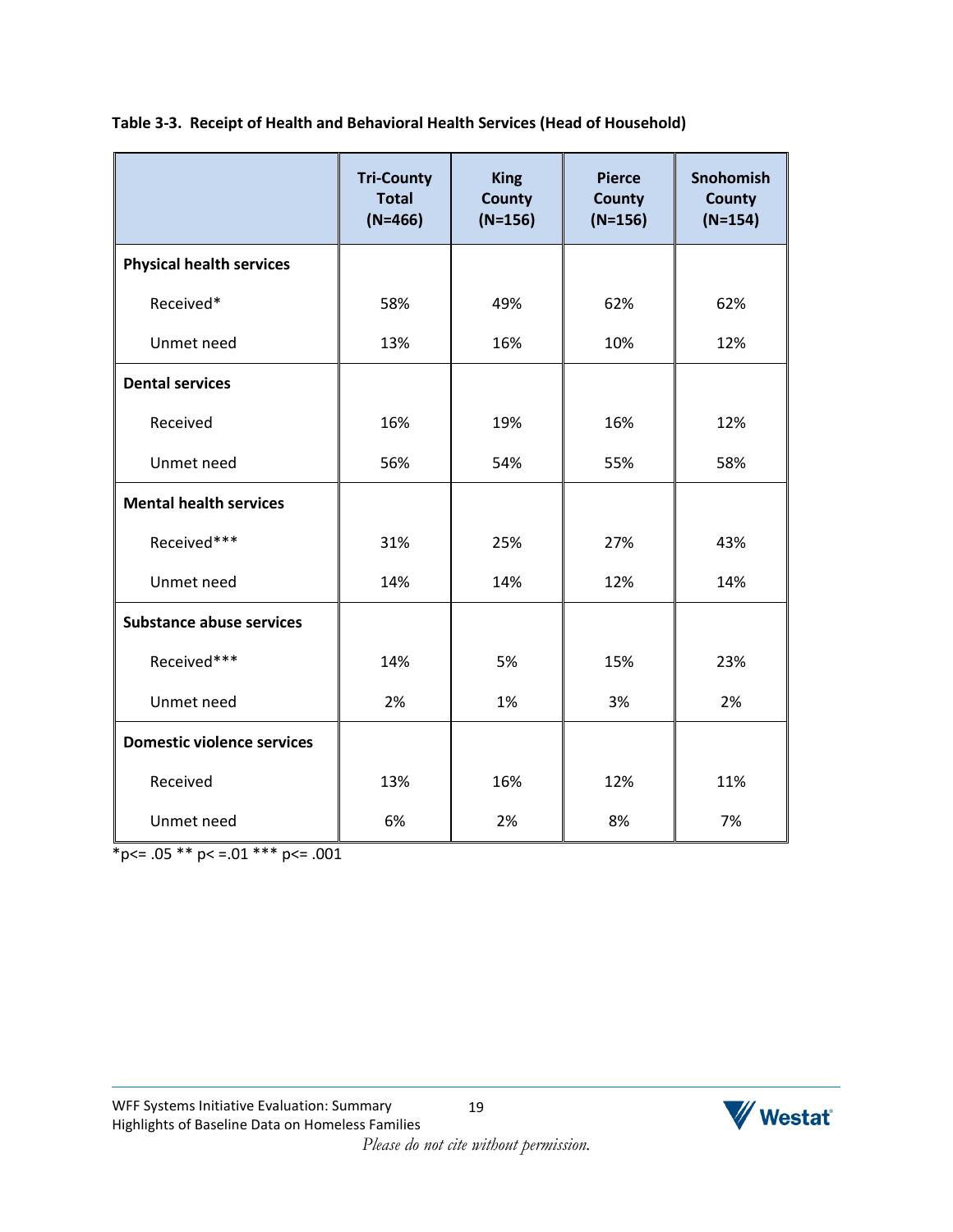# <span id="page-21-0"></span>**Fact Sheet #4: What is the Human Capital and Income of Homeless Families?**

| <b>Summary Highlights</b>                                                                                                                                                 |
|---------------------------------------------------------------------------------------------------------------------------------------------------------------------------|
| The majority of respondents have some level of education                                                                                                                  |
| Over 70 percent have a high school degree/GED or higher.                                                                                                                  |
| A greater percentage of respondents in Snohomish than the other two counties lack a<br>degree.                                                                            |
| Few respondents are working, but many more have recent job history.                                                                                                       |
| A little over a fifth of the families are working, and significantly more are working in<br>King County than the other two counties (especially Pierce).                  |
| Jobs are generally low-wage, less than full-time, and lacking benefits.                                                                                                   |
| Over 60 percent have worked in the past year (nearly three-fourths of the families in<br>King County), signaling potential work readiness for a majority of the families. |
| Families are poor and in debt.                                                                                                                                            |
| The average homeless family receives less than \$500 in median monthly income.                                                                                            |
| Eighty-six percent have significant debt; the median amount of debt is \$3,525.                                                                                           |
|                                                                                                                                                                           |

# **Education (Table 4-1)**

Education level varies considerably between the populations of the three counties

- More families in Snohomish County (38%) lack a HS degree or GED than families in the other two counties (23-24%).
- King County has the highest percentage of families who either have attended some college or have a college degree (48%)

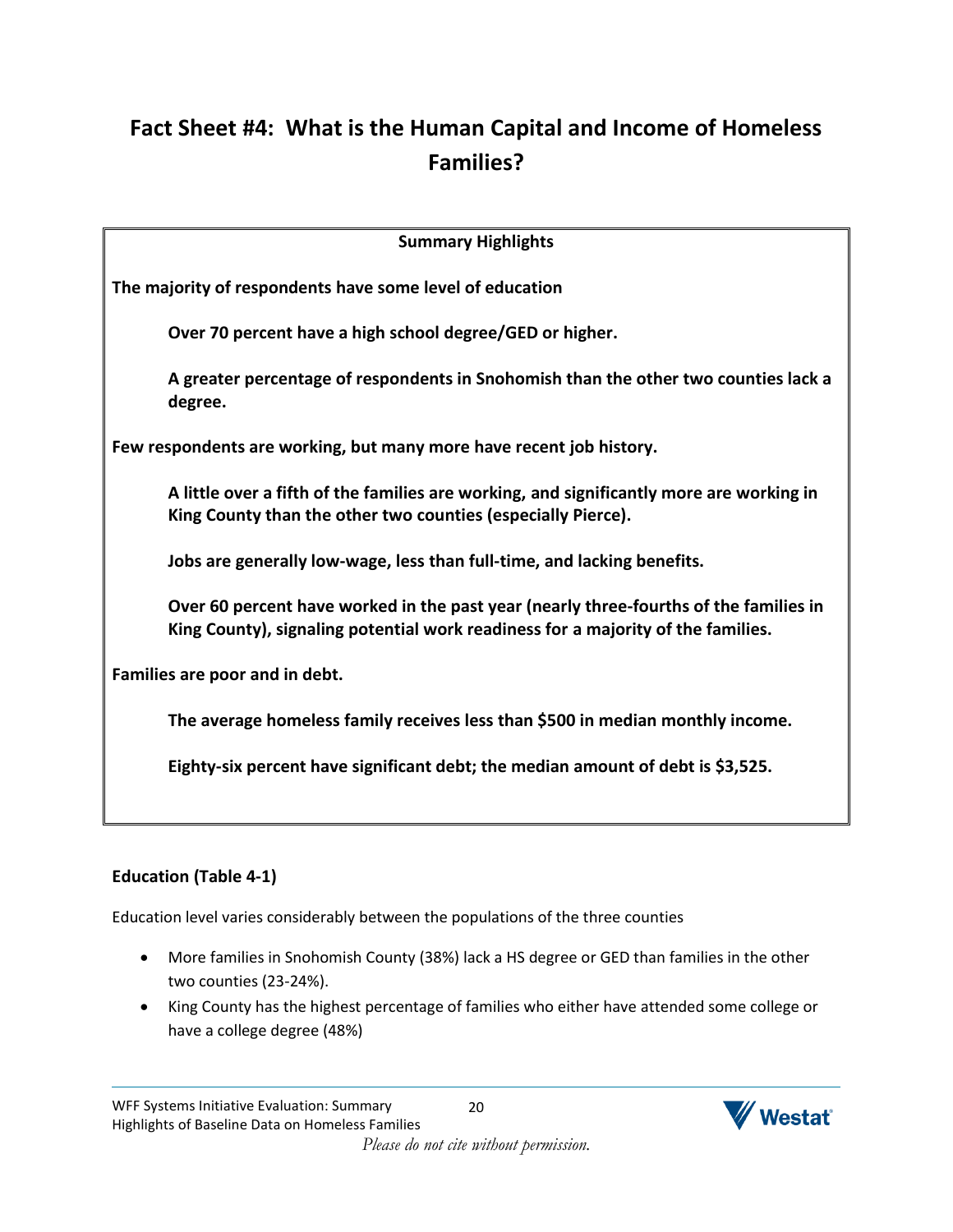Over 1/3 of the respondents (38%) have a vocational degree. Half of those vocational degrees are held by respondents with less than a high school diploma (10%) or with a high school diploma or GED (40%).

### **Employment History and Status and Current Education (Table 4-2)**

Nearly all responding parents report having worked in the past.

A fifth of the respondents are currently working at one or more jobs now and over 60 percent have worked in the past year.

• Significantly more respondents in King County have worked in the past year (73%) and were working at the time they entered shelter (26%) than the other two counties.

A fifth of the respondents note that they are unable to work, due primarily to physical or mental disability or other health reasons.

A fourth of the respondents are enrolled in school.

Nearly half have contacted WorkSource in the past 3 months and a third are enrolled in Workfirst/TANF

 Of those who have contacted WorkSource or enrolled in Workfirst/TANF, nearly a fifth (19%) are currently working and 30 percent are enrolled in school (significantly more in King County than in Pierce or Snohomish). The majority have either a high school diploma/GED (34%) or some college (40%).

## **Profile of Current Jobs (Table 4-3)**

On average, the respondents earn a little over \$11 an hour, with those in Snohomish making about a dollar more an hour and in Pierce making \$1 less than the average.

- Forty-one percent of families indicate they earn less than minimum wage
- Most jobs are permanent and offer opportunities for advancement, but few offer benefits. Snohomish respondents, in addition to making the highest average wage, also are more likely to receive benefits in their positions.

Those who currently hold jobs, compared to those who do not, are more likely to have higher education, a vocational degree, and fewer children.

Those who are not working are no more likely than those working to be enrolled in school, Work Source, or Work First.

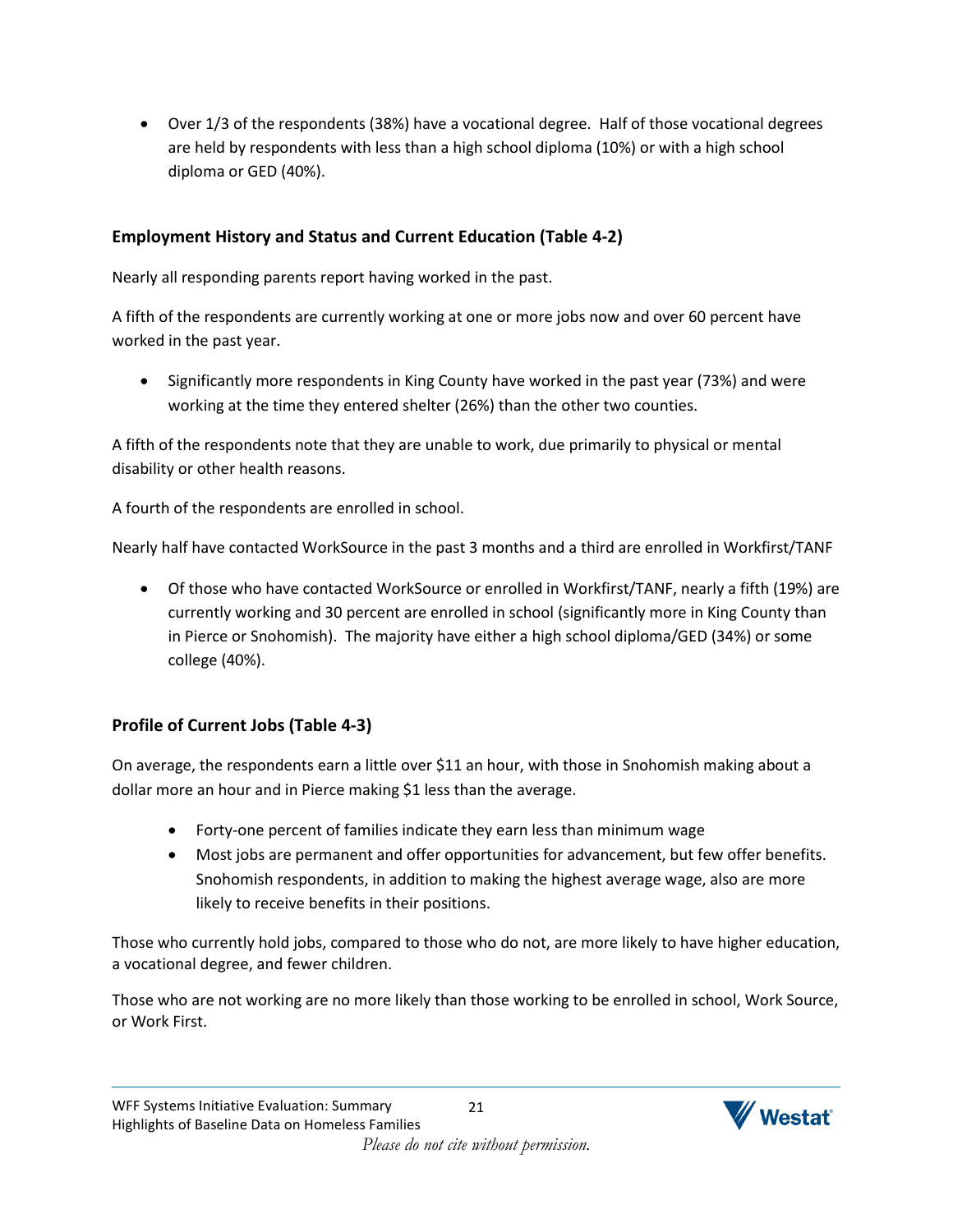### **Income and Benefits (Table 4-4)**

TANF is the most common source of income (58%) across and in all three counties.

The median monthly income across all counties is less than \$500, with the highest in King County (\$646).

Less than 10% of the families across the three counties had no income in the month prior.

Nearly all families receive food stamps/SNAP and 60 percent of families who are eligible for WIC receive it.

### **Debts (Table 4-5)**

The vast majority of families (86%) have debt, with the median at over \$3,000. The amount ranges to over a million.

The most common sources of debt are related to cable or telephone bills, medical bills, utilities, housing related issues, and student loans. The largest average amounts of debt are mortgage debt, medical debt, student loan debt, and other debts, including legal fees and tickets, especially in King County.

|                                              | <b>Tri-County</b><br><b>Total</b><br>$(N=466)$ | <b>King</b><br><b>County</b><br>$(N=156)$ | <b>Pierce</b><br><b>County</b><br>$(N=156)$ | <b>Snohomish</b><br><b>County</b><br>$(N=154)$ |
|----------------------------------------------|------------------------------------------------|-------------------------------------------|---------------------------------------------|------------------------------------------------|
| Less than high school<br>diploma/GED**       | 28%                                            | 23%                                       | 24%                                         | 38%                                            |
| <b>Finished high</b><br>school/Completed GED | 33%                                            | 28%                                       | 40%                                         | 31%                                            |
| Some college                                 | 30%                                            | 33%                                       | 29%                                         | 26%                                            |
| College degree or higher**                   | 9%                                             | 15%                                       | 7%                                          | 5%                                             |
| <b>Completed a vocational</b><br>program     | 38%                                            | 42%                                       | 41%                                         | 32%                                            |

### **Table 4-1. Education (Head of Household)**

 $*_{p<-.05}$  \*\* p < = .01 \*\*\* p <= .001

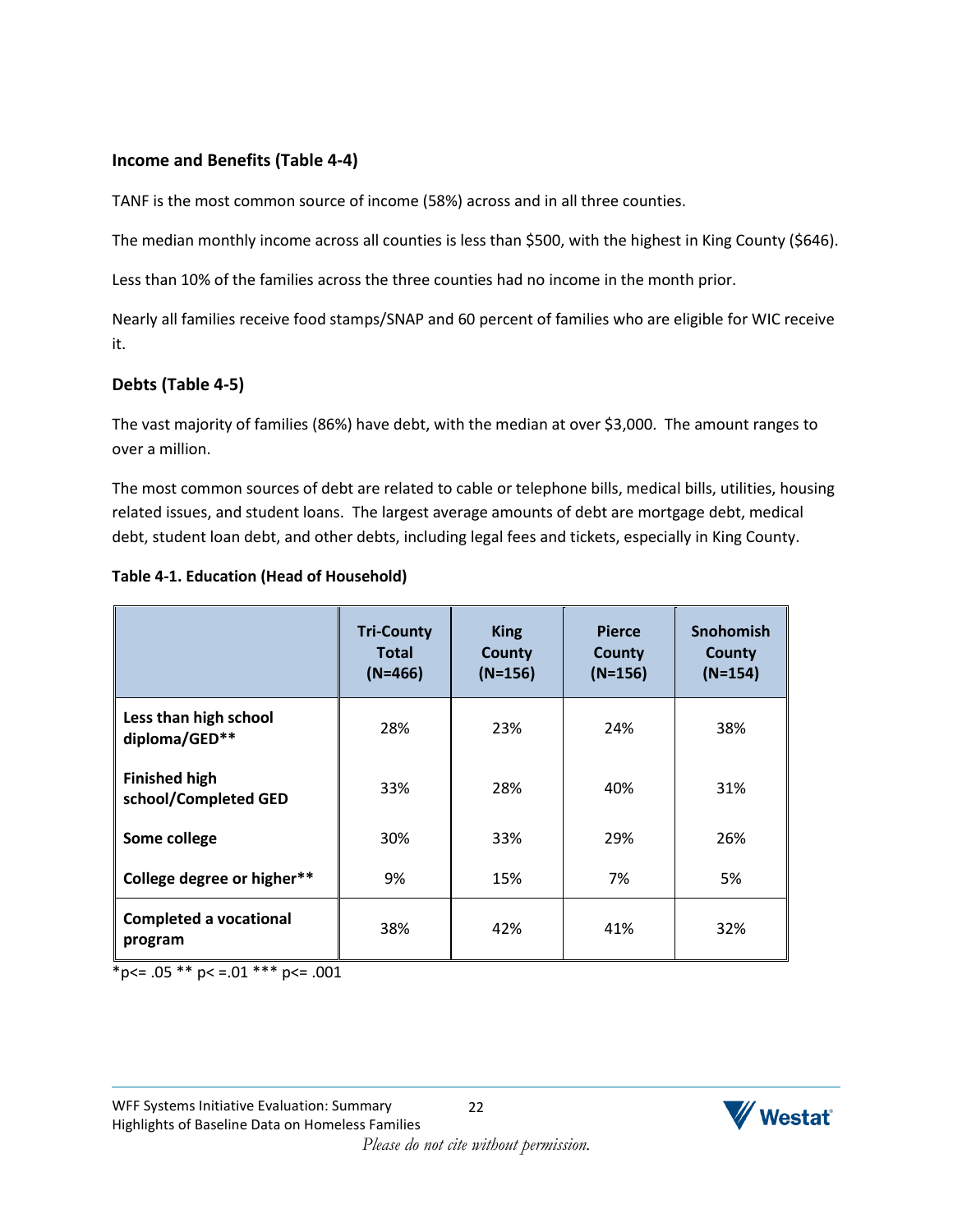|                                              | <b>Tri-County</b><br><b>Total</b><br>$(N=466)$ | <b>King</b><br>County<br>$(N=156)$ | <b>Pierce</b><br>County<br>$(N=156)$ | <b>Snohomish</b><br>County<br>$(N=154)$ |
|----------------------------------------------|------------------------------------------------|------------------------------------|--------------------------------------|-----------------------------------------|
| <b>Employment Status</b>                     |                                                |                                    |                                      |                                         |
| Ever employed                                | 94%                                            | 93%                                | 94%                                  | 95%                                     |
| Employed in past year*                       | 62%                                            | 73%                                | 57%                                  | 57%                                     |
| Currently working**                          | 19%                                            | 26%                                | 12%                                  | 17%                                     |
| Currently unable to work                     | 21%                                            | 16%                                | 24%                                  | 22%                                     |
| <b>Education</b>                             |                                                |                                    |                                      |                                         |
| Currently enrolled in GED<br>program**       | 5%                                             | 5%                                 | 1%                                   | 8%                                      |
| Currently enrolled in<br>other school        | 21%                                            | 27%                                | 17%                                  | 19%                                     |
| <b>Enrollment in Work</b><br><b>Programs</b> |                                                |                                    |                                      |                                         |
| Contacted Worksource is<br>past three months | 46%                                            | 45%                                | 48%                                  | 43%                                     |
| Enrolled in<br>Workfirst/TANF                | 33%                                            | 35%                                | 33%                                  | 32%                                     |

 $p <= .05 \cdot p < = .01 \cdot p < = .001$ 

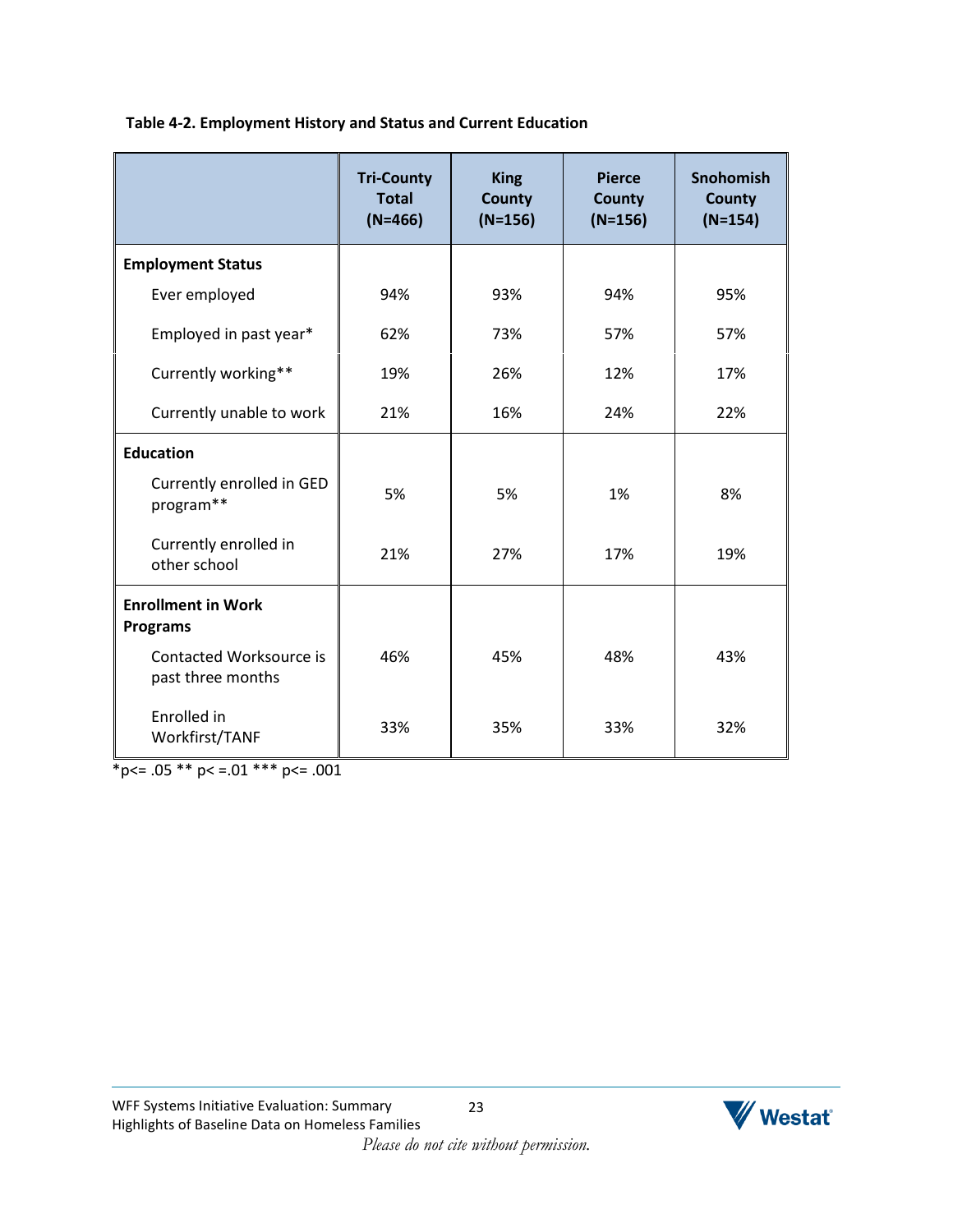|                                                | <b>Tri-County</b><br><b>Total</b><br>$(N=83)$ | <b>King</b><br><b>County</b><br>$(N=38)$ | <b>Pierce</b><br><b>County</b><br>$(N=20)$ | <b>Snohomish</b><br><b>County</b><br>$(N=25)$ |
|------------------------------------------------|-----------------------------------------------|------------------------------------------|--------------------------------------------|-----------------------------------------------|
| Income per hour                                |                                               |                                          |                                            |                                               |
| Mean                                           | \$11.0                                        | \$10.6                                   | \$10.2                                     | \$12.2                                        |
| Range                                          | $$8 - $30$                                    | $$8 - $23.4$                             | $$8.7 - $18$                               | $$8.6 - $30$                                  |
| Hours per week                                 |                                               |                                          |                                            |                                               |
| Mean                                           | 26                                            | 25                                       | 28                                         | 25                                            |
| Range                                          | $5 - 40$                                      | $8 - 40$                                 | $10 - 40$                                  | $5 - 40$                                      |
| Permanent job                                  | 56%                                           | 64%                                      | 50%                                        | 48%                                           |
| <b>Temporary job</b>                           | 27%                                           | 21%                                      | 45%                                        | 22%                                           |
| Seasonal/day labor                             | 17%                                           | 15%                                      | 5%                                         | 30%                                           |
| <b>Offers benefits</b>                         |                                               |                                          |                                            |                                               |
| Any benefits*                                  | 17%                                           | 12%                                      | 6%                                         | 32%                                           |
| Health Insurance*                              | 16%                                           | 12%                                      | 5%                                         | 30%                                           |
| Retirement                                     | 6%                                            | 5%                                       | 0%                                         | 11%                                           |
| Paid sick days**                               | 11%                                           | 7%                                       | 0%                                         | 26%                                           |
| Paid vacation days**                           | 11%                                           | 7%                                       | 0%                                         | 26%                                           |
| <b>Offers opportunities for</b><br>advancement | 59%                                           | 50%                                      | 74%                                        | 61%                                           |

 $*p<=.05 ** p<=.01 ** p<=.001$ 

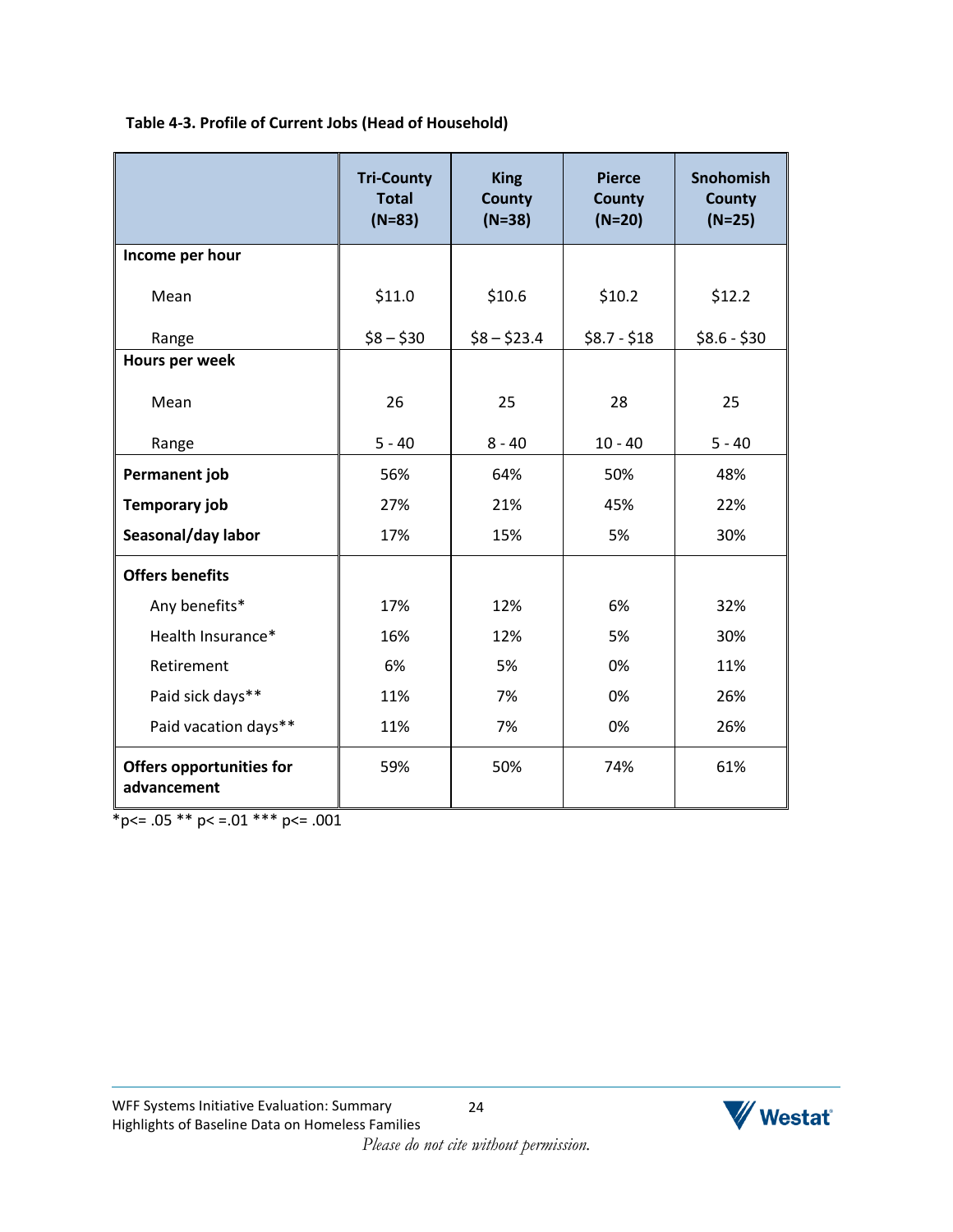### **Table 4-4. Income and Benefits**

|                                                                   | <b>Tri-County</b><br><b>Total</b><br>$(N=466)$ | <b>King</b><br><b>County</b><br>$(N=156)$ | <b>Pierce</b><br><b>County</b><br>$(N=156)$ | <b>Snohomish</b><br><b>County</b><br>$(N=154)$ |
|-------------------------------------------------------------------|------------------------------------------------|-------------------------------------------|---------------------------------------------|------------------------------------------------|
| <b>Sources of Income</b>                                          |                                                |                                           |                                             |                                                |
| Earnings, HOH***                                                  | 20%                                            | 29%                                       | 12%                                         | 18%                                            |
| Earnings, Someone else's                                          | 12%                                            | 14%                                       | 12%                                         | 10%                                            |
| TANF <sup>*6</sup>                                                | 58%                                            | 54%                                       | 54%                                         | 66%                                            |
| SSI/SSDI                                                          | 9%                                             | 9%                                        | 9%                                          | 9%                                             |
| Child Support/Alimony                                             | 16%                                            | 17%                                       | 14%                                         | 18%                                            |
| Help from family                                                  | 6%                                             | 4%                                        | 8%                                          | 6%                                             |
| VA benefits*                                                      | 1%                                             | 0%                                        | 2%                                          | 0%                                             |
| Unemployment*                                                     | 5%                                             | 9%                                        | 3%                                          | 3%                                             |
| Any other source (e.g.<br>worker's compensations,<br>GA, pension) | 6%                                             | 10%                                       | 5%                                          | 5%                                             |
| Amount of income in past 30                                       |                                                |                                           |                                             |                                                |
| days<br>Mean                                                      | \$614                                          | \$754                                     | \$519                                       | \$569                                          |
| Median                                                            | \$478                                          | \$646                                     | \$452                                       | \$440                                          |
| Range                                                             | \$0-\$2,430                                    | \$0-\$2,430                               | \$0-\$1,960                                 | \$0-\$2,300                                    |
| % with no income                                                  | 7%                                             | 6%                                        | 10%                                         | 5%                                             |
| <b>Access to benefits</b>                                         |                                                |                                           |                                             |                                                |
| Receives food<br>stamps/SNAP <sup>7</sup>                         | 96%                                            | 95%                                       | 96%                                         | 97%                                            |
| Receives WIC <sup>8</sup> of those<br>eligible                    | 60%                                            | 58%                                       | 56%                                         | 67%                                            |

6 TANF is Temporary Assistance for Needy Families, a federal assistance program. 7 SNAP is Supplemental Nutrition Assistance Program, a federal food stamp program.

8 WIC is Women, Infants, and Children Supplemental nutrition program.



*Please do not cite without permission.*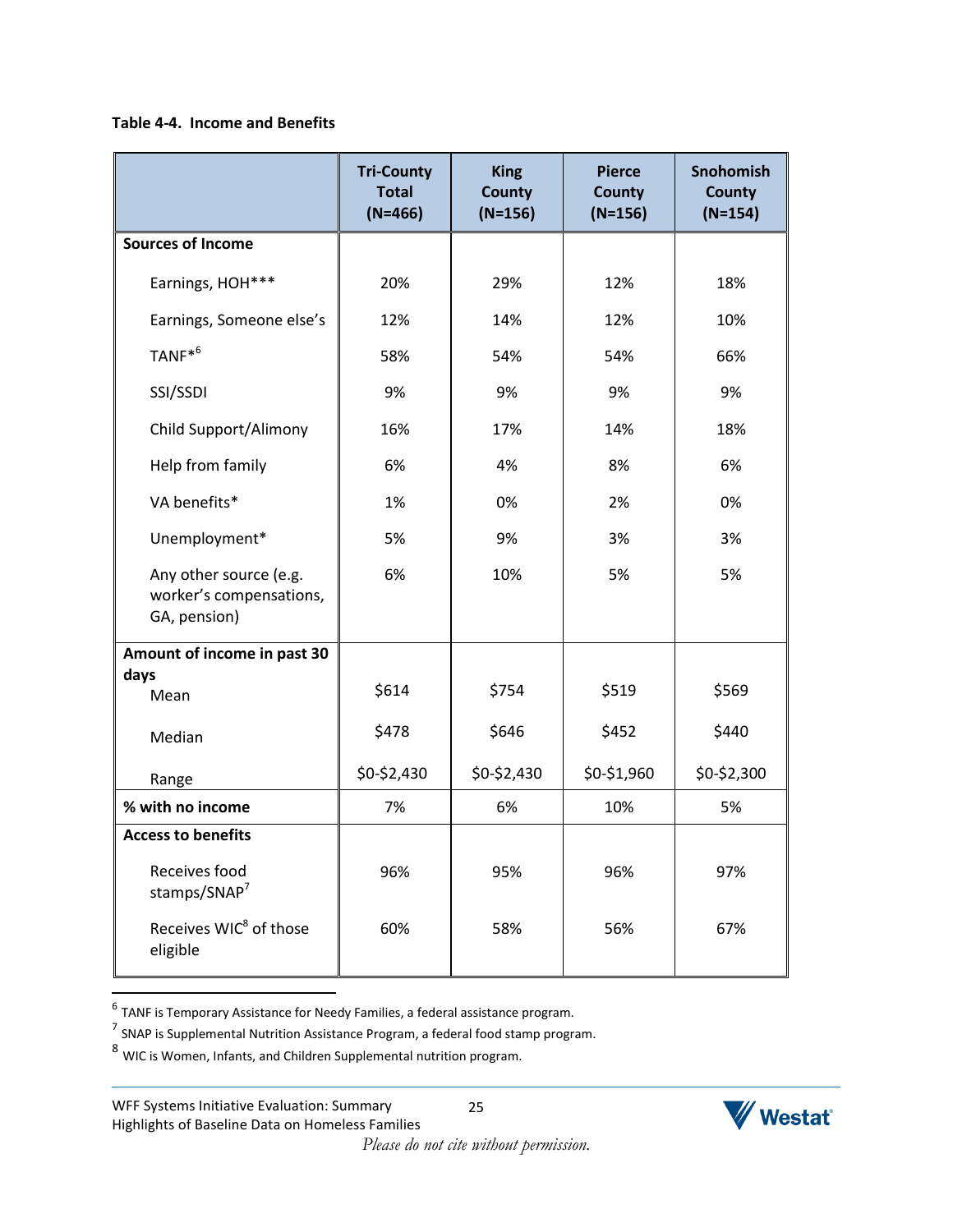### **Table 4-5. Source and Amount of Debt**

|                                    | <b>Tri-County</b><br><b>Total</b><br>$(N=466)$ | <b>King</b><br>County<br>$(N=156)$ | <b>Pierce</b><br><b>County</b><br>$(N=156)$ | <b>Snohomish</b><br><b>County</b><br>$(N=154)$ |
|------------------------------------|------------------------------------------------|------------------------------------|---------------------------------------------|------------------------------------------------|
| % with any debt                    | 86%                                            | 86%                                | 87%                                         | 87%                                            |
| Amount of debt                     |                                                |                                    |                                             |                                                |
| Mean                               | \$14,138                                       | \$21,764                           | \$9,533                                     | \$11,127                                       |
| Median                             | \$3,525                                        | \$4,145                            | \$3,100                                     | \$3,299                                        |
| Range                              | \$0-\$1,439,999                                | \$0-\$1,439,999                    | \$0-\$114,100                               | \$0-\$332,300                                  |
| Sources of debt                    |                                                |                                    |                                             |                                                |
| Cable/telephone/cell<br>phone bill | 47%                                            | 50%                                | 44%                                         | 48%                                            |
| Student loan debt                  | 24%                                            | 30%                                | 22%                                         | 21%                                            |
| <b>Medical bills</b>               | 39%                                            | 38%                                | 37%                                         | 42%                                            |
| <b>Utilities</b>                   | 36%                                            | 37%                                | 36%                                         | 34%                                            |
| Rent debt                          | 28%                                            | 27%                                | 32%                                         | 26%                                            |
| Mortgage debt                      | 1%                                             | 3%                                 | 0%                                          | 1%                                             |
| Credit card debt**                 | 19%                                            | 25%                                | 11%                                         | 20%                                            |

 $*_{p<-.05}$  \*\*  $p<-.01$  \*\*\*  $p<-.001$ 

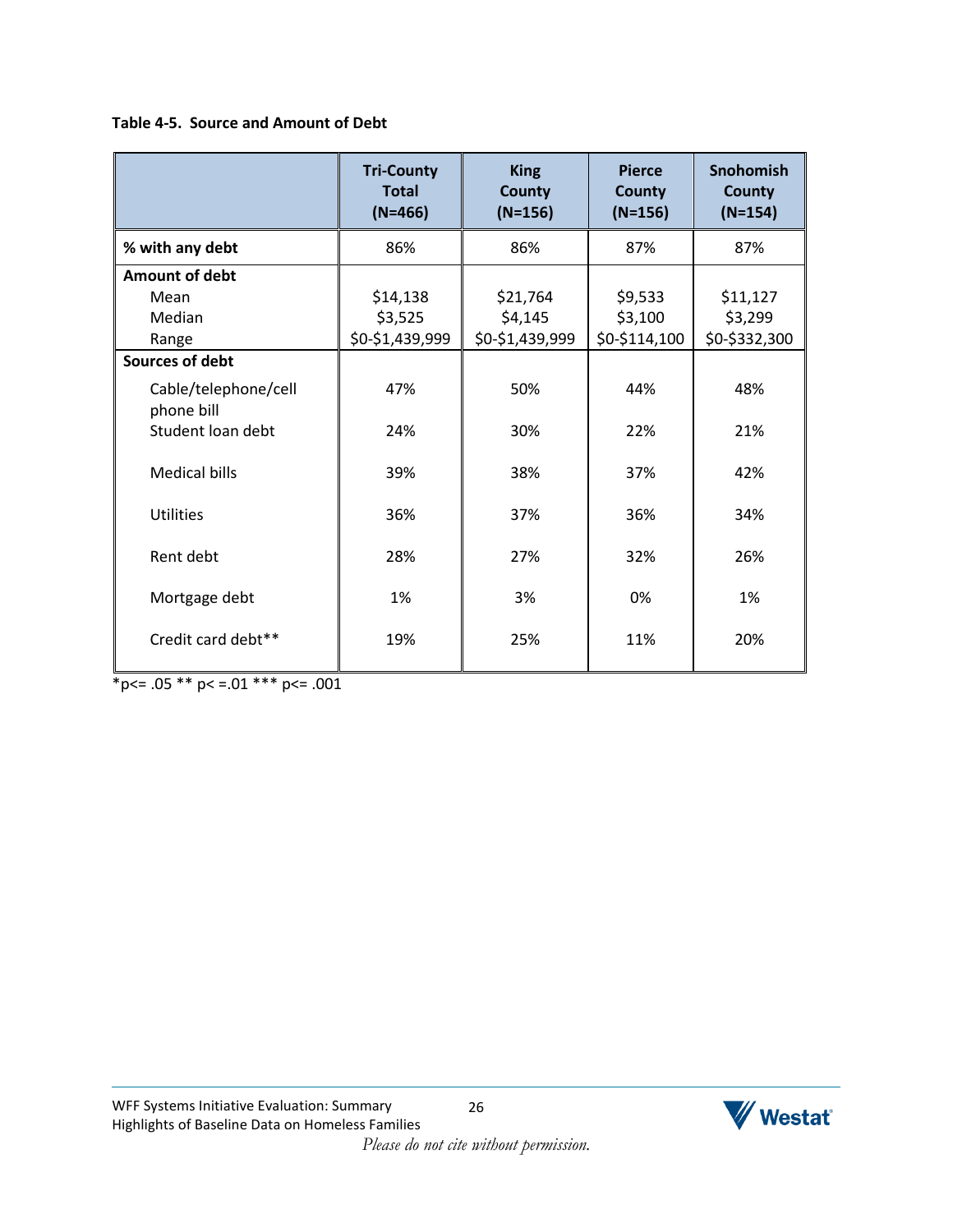### **Table 4-5. Source and Amount of Debt Continued**

|                                                                       | <b>Tri-County</b><br><b>Total</b><br>$(N=466)$ | <b>King</b><br><b>County</b><br>$(N=156)$ | <b>Pierce</b><br><b>County</b><br>$(N=156)$ | Snohomish<br><b>County</b><br>$(N=154)$ |
|-----------------------------------------------------------------------|------------------------------------------------|-------------------------------------------|---------------------------------------------|-----------------------------------------|
| Housing Authority debt                                                | 3%                                             | 3%                                        | 4%                                          | 3%                                      |
| Friends and/or family<br>debt                                         | 22%                                            | 21%                                       | 21%                                         | 25%                                     |
| Check cashing                                                         | 14%                                            | 8%                                        | 16%                                         | 18%                                     |
| Payday loans                                                          | 9%                                             | 5%                                        | 10%                                         | 11%                                     |
| Bad checks debt*                                                      | 3%                                             | 1%                                        | 6%                                          | 3%                                      |
| Bank debt                                                             | 3%                                             | 3%                                        | 3%                                          | 3%                                      |
| Any other source (e.g.<br>tickets, legal bills, or<br>something else) | 7%                                             | 3%                                        | 8%                                          | 9%                                      |
| % with housing-related debt <sup>9</sup>                              | 32%                                            | 32%                                       | 35%                                         | 29%                                     |

 9 Housing-related debt includes money owed for back rent; a defaulted mortgage; back utilities, like gas, electric, or water; and money owed to the housing authority.

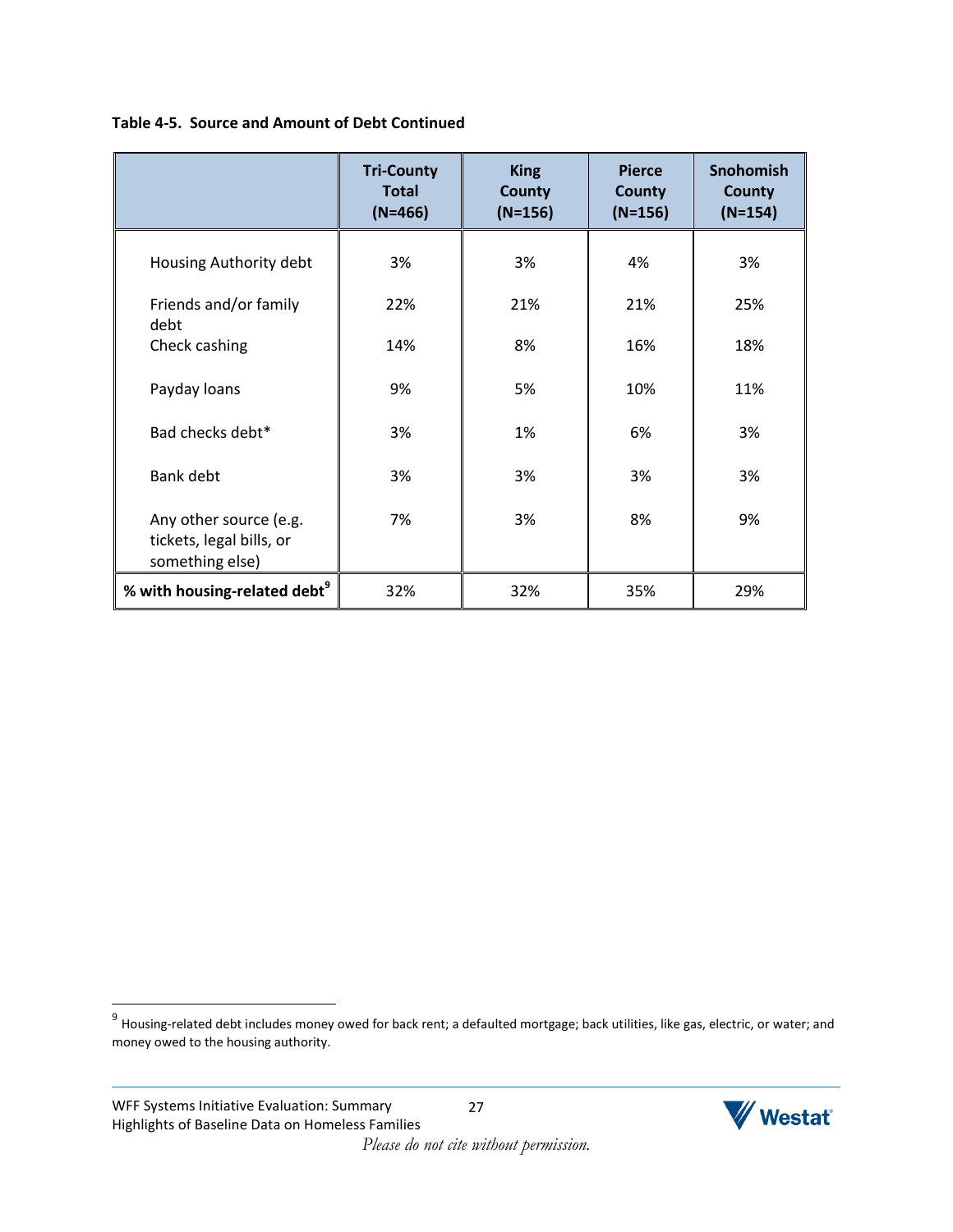**Table 4-5. Source and Amount of Debt Continued**

|                                                                       | <b>Tri-County</b><br><b>Total</b><br>$(N=466)$ | <b>King</b><br><b>County</b><br>$(N=156)$ | <b>Pierce</b><br><b>County</b><br>$(N=156)$ | <b>Snohomish</b><br><b>County</b><br>$(N=154)$ |
|-----------------------------------------------------------------------|------------------------------------------------|-------------------------------------------|---------------------------------------------|------------------------------------------------|
| <b>Amount of debt</b>                                                 |                                                |                                           |                                             |                                                |
| Cable/telephone/cell<br>phone bill                                    | \$552                                          | \$428                                     | \$685                                       | \$559                                          |
| Student loan debt                                                     | \$2,415                                        | \$3,129                                   | \$1,830                                     | \$2,193                                        |
| <b>Medical bills</b>                                                  | \$7,070                                        | \$7,402                                   | \$9,972                                     | \$4,135                                        |
| <b>Utilities</b>                                                      | \$486                                          | \$443                                     | \$545                                       | \$470                                          |
| Rent debt                                                             | \$2,898                                        | \$2,985                                   | \$3,236                                     | \$2,384                                        |
| Mortgage debt                                                         | \$297,833                                      | \$316,750                                 | \$0                                         | \$260,000                                      |
| Credit card debt**                                                    | \$3,718                                        | \$4,124                                   | \$4,139                                     | \$2,976                                        |
| Housing Authority debt                                                | \$1,367                                        | \$1,947                                   | \$1,217                                     | \$867                                          |
| Friends and/or family<br>debt                                         | \$3,230                                        | \$6,575                                   | \$1,868                                     | \$1,603                                        |
| Check cashing                                                         | \$1,800                                        | \$3,500                                   | \$0                                         | \$1,233                                        |
| Payday loans                                                          | \$1,888                                        | \$868                                     | \$2,856                                     | \$1,456                                        |
| Bad checks debt*                                                      | \$1,004                                        | \$180                                     | \$1,142                                     | \$920                                          |
| <b>Bank debt</b>                                                      | \$463                                          | \$660                                     | \$309                                       | \$420                                          |
| Any other source (e.g.<br>tickets, legal bills, or<br>something else) | \$2,953                                        | \$4,002                                   | \$2,784                                     | \$2,606                                        |

 $*p<= .05 ** p<= .01 ** p<= .001$ 

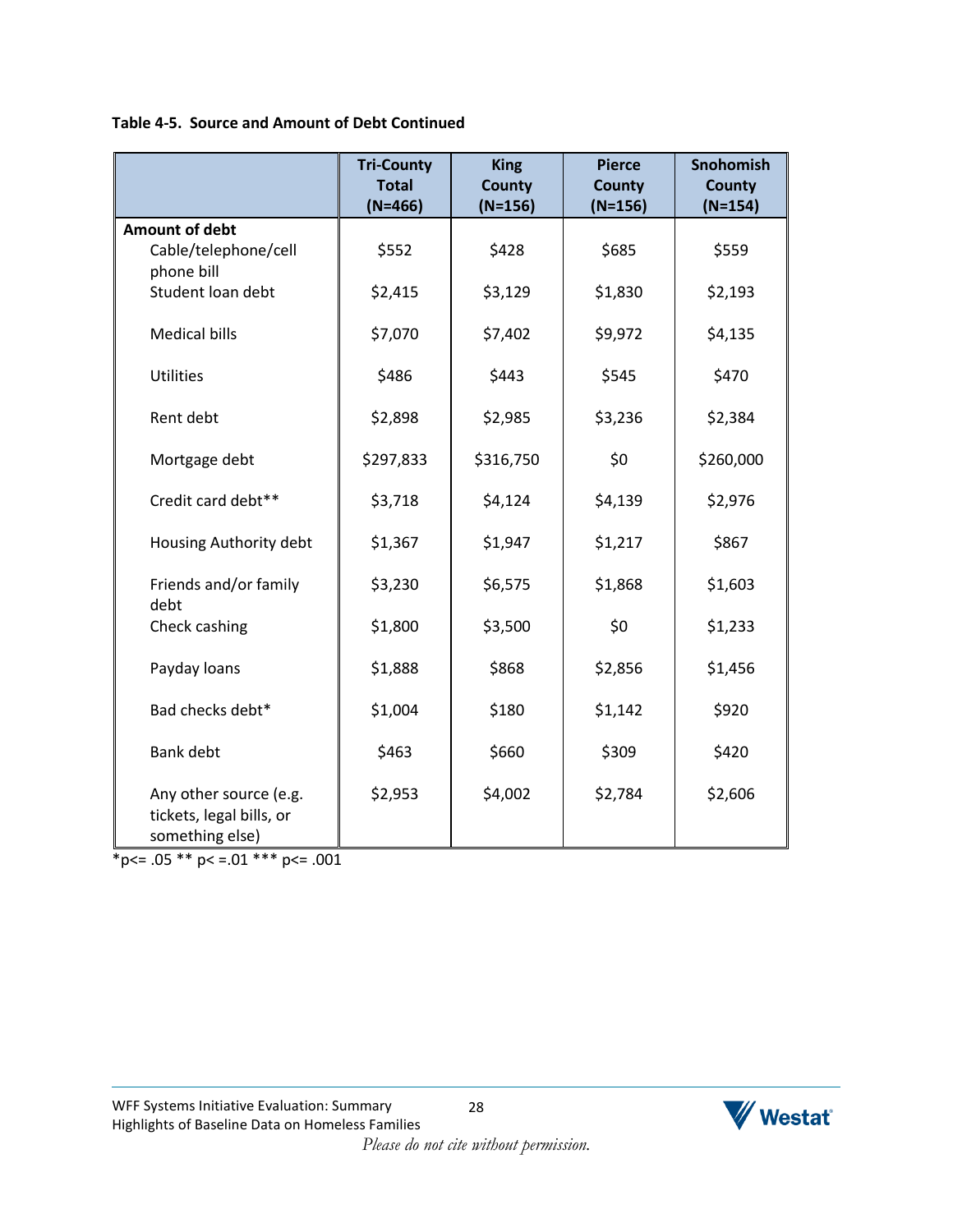# <span id="page-30-0"></span>**Fact Sheet #5: How Do Families Enter the Homeless System?**

### **Summary Highlights**

**Entering each of the county homeless systems prior to any systems change took time and stamina**

- **an average of over 3 months from the time help was sought**
- **making a median of 36 calls before getting help**
- **for those on shelter wait lists, checking in multiple times a week or every day**

**Families rate the process of finding shelter as stressful and frustrating, but were very satisfied with the assistance provided and found the agencies very respectful during the process.**

## **Initial Help-Seeking (Table 5-1)**

It takes families a median of 13 weeks to enter shelter from the time they initially seek help from the system.

Where they contact the system first differs depending on the county.

 $\circ$  211 and shelter are the most common sources, and it is noteworthy that 20% of Pierce families came through Access Point for Housing.

## **Process of Getting Shelter (Table 5-2)**

Sixty-one percent of the families had been on one or more waiting lists for shelter

 $\circ$  Shelters differ considerably across the counties in their check-in policies. Eighty-nine percent of families in Pierce County checked-in daily, compared to 13 percent in Snohomish County and 38 percent in King County.

Families made a median of 36 calls before getting shelter; three-quarters had to make 10 or more calls.

## **Problems Experienced in the Process (Table 5-3)**

The three most common problems confronted by families in King and Pierce Counties include having to make multiple calls to an agency before getting a response, having to repeat the same information to multiple providers, and leaving messages that were not returned. In Snohomish County, in addition to

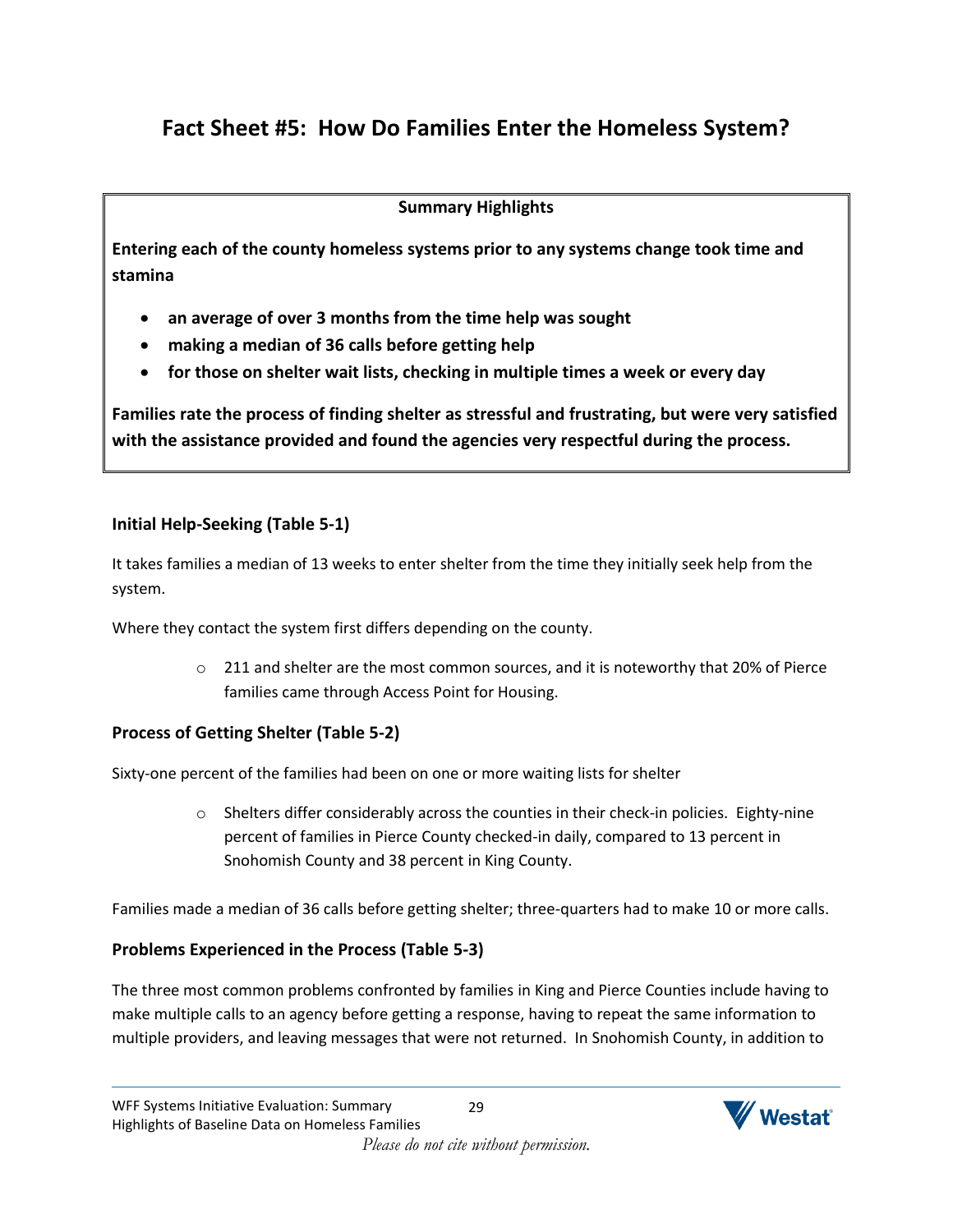making multiple calls and repeating the same information, a common problem was not knowing where to go to get help.

### **Family Assessment of the Process (Table 5-4)**

Families rate the process of finding shelter as stressful and frustrating, but were very satisfied with the assistance provided and found the agencies very respectful during the process.

## **Goodness of Fit (Table 5-5)**

The majority of families (69%) report the shelter they finally received as being a good or very good fit for their families' needs.

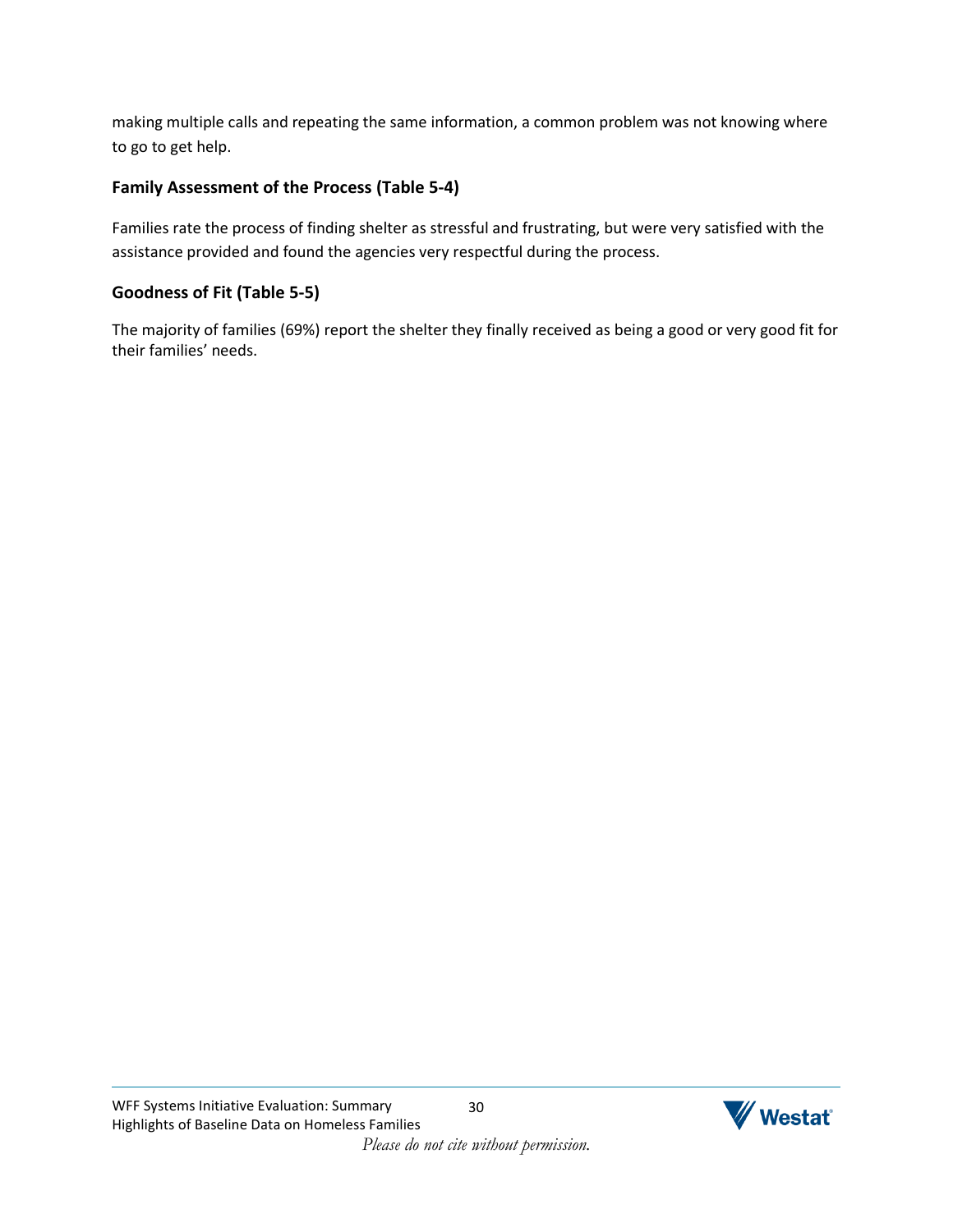**Table 5-1. Initial Help-Seeking From the System**

|                                                                                | <b>Tri-County</b><br><b>Total</b><br>$(N=466)$ | <b>King</b><br><b>County</b><br>$(N=156)$ | <b>Pierce</b><br>County<br>$(N=156)$ | <b>Snohomish</b><br><b>County</b><br>$(N=154)$ |
|--------------------------------------------------------------------------------|------------------------------------------------|-------------------------------------------|--------------------------------------|------------------------------------------------|
| Where sought help from the<br>system                                           |                                                |                                           |                                      |                                                |
| $211**$                                                                        | 29%                                            | 31%                                       | 19%                                  | 37%                                            |
| <b>Access Point for</b><br>Housing***                                          |                                                |                                           | 20%                                  |                                                |
| An emergency shelter*                                                          | 26%                                            | 29%                                       | 31%                                  | 18%                                            |
| DSHS/CPS*                                                                      | 7%                                             | 5%                                        | 13%                                  | 4%                                             |
| Another type of provider                                                       | 4%                                             | 7%                                        | 3%                                   | 1%                                             |
| <b>Housing Authority</b>                                                       | 1%                                             | 1%                                        | 1%                                   | 1%                                             |
| A community center*                                                            | 5%                                             | 9%                                        | 3%                                   | 3%                                             |
| Church/Religious Org.                                                          | 9%                                             | 6%                                        | 6%                                   | 12%                                            |
| Some other place (e.g.<br>school, hospital, VA)**                              | 19%                                            | 12%                                       | 5%                                   | 24%                                            |
| <b>Number of weeks between</b><br>first formal contact and<br>entering shelter |                                                |                                           |                                      |                                                |
| Mean                                                                           | 29                                             | 28                                        | 22                                   | 35                                             |
| Median                                                                         | 13                                             | 13                                        | 8                                    | 18                                             |
| Range                                                                          | 0-580                                          | $0 - 209$                                 | 0-580                                | $0 - 526$                                      |

 $p <= .05 \cdot p < = .01 \cdot p < = .001$ 

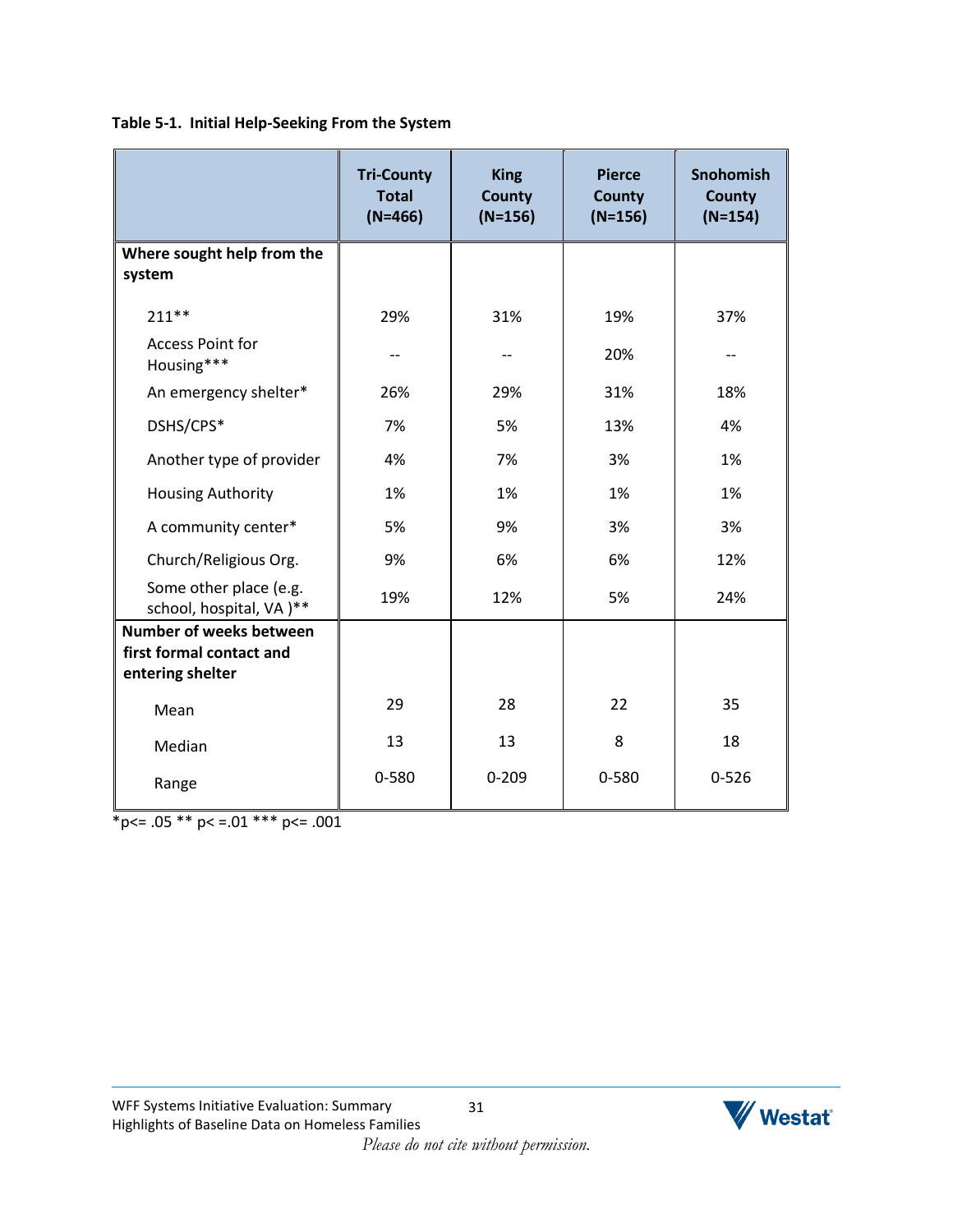### **Table 5-2. Process of Getting Shelter**

|                                                               | <b>Tri-County</b><br><b>Total</b><br>$(N=466)$ | <b>King</b><br><b>County</b><br>$(N=156)$ | <b>Pierce</b><br><b>County</b><br>$(N=156)$ | <b>Snohomish</b><br><b>County</b><br>$(N=154)$ |
|---------------------------------------------------------------|------------------------------------------------|-------------------------------------------|---------------------------------------------|------------------------------------------------|
| Ever on emergency shelter<br>waitlist                         | 61%                                            | 64%                                       | 61%                                         | 58%                                            |
| How often had to check-in to<br>maintain position on waitlist | $(N=269)$                                      | $(N=92)$                                  | $(N=93)$                                    | $(N=84)$                                       |
| Every day***                                                  | 48%                                            | 38%                                       | 89%                                         | 13%                                            |
| Multiple times a week                                         | 11%                                            | 17%                                       | 2%                                          | 14%                                            |
| Once a week                                                   | 13%                                            | 18%                                       | 2%                                          | 19%                                            |
| Once a month                                                  | 6%                                             | 11%                                       | 2%                                          | 5%                                             |
| Other                                                         | 12%                                            | 7%                                        | 1%                                          | 29%                                            |
| Not required to check-in                                      | 10%                                            | 9%                                        | 3%                                          | 20%                                            |
| Average number of phone<br>calls made before getting<br>help  |                                                |                                           |                                             |                                                |
| Mean                                                          | 120                                            | 145                                       | 100                                         | 114                                            |
| Median                                                        | 36                                             | 45                                        | 36                                          | 25                                             |
| Range <sup>10</sup>                                           | 0-999                                          | 0-999                                     | 0-999                                       | 0-999                                          |
| % made 0 or 1 call                                            | 6%                                             | 3%                                        | 7%                                          | 7%                                             |
| % made 10 or fewer                                            | 23%                                            | 17%                                       | 24%                                         | 27%                                            |

 $*p<= .05 ** p<= .01 ** p<= .001$ 

 $\overline{\phantom{a}}$ 

 $^{10}$  The maximum number of calls families could report was 999.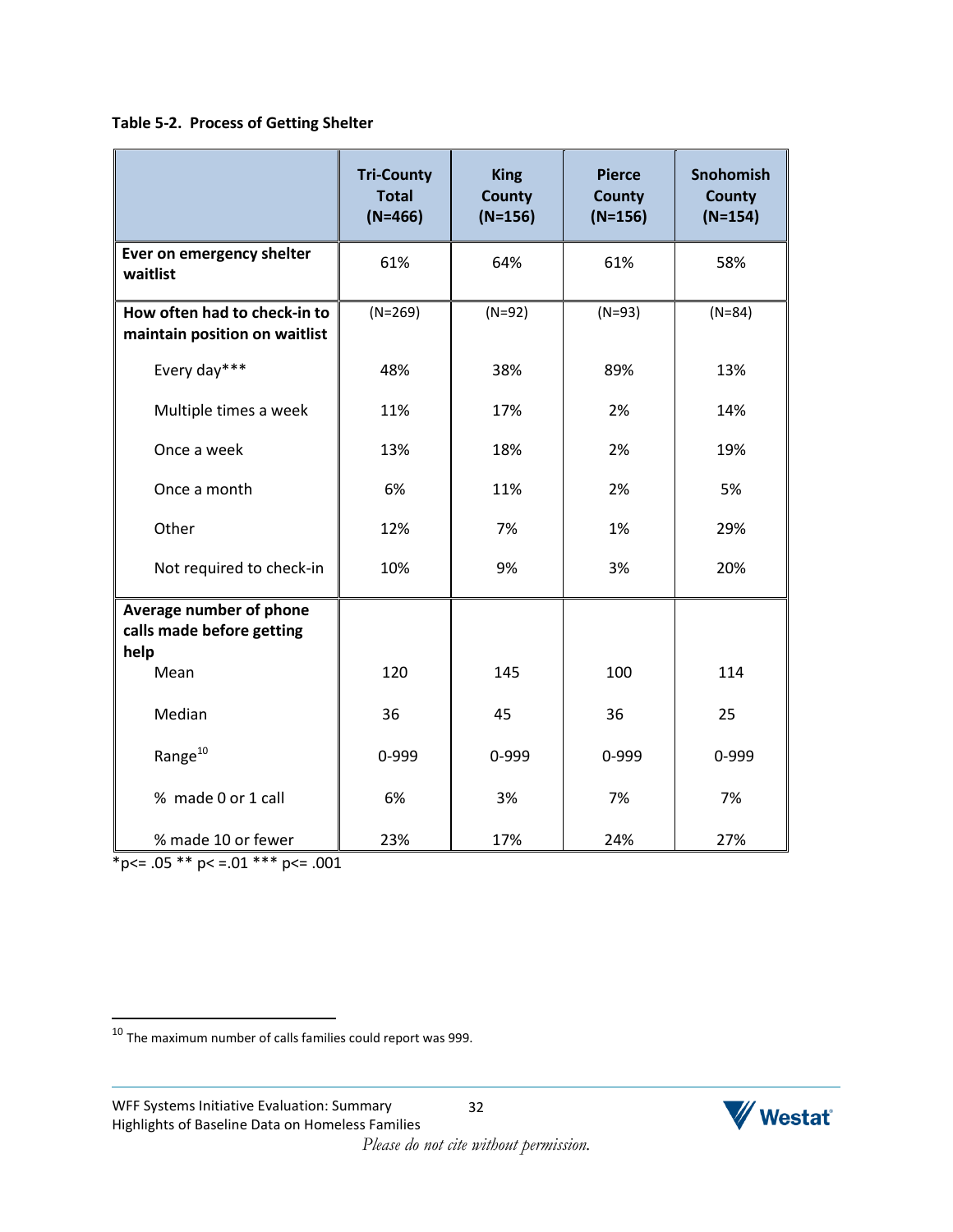|  | Table 5-3. Problems Experienced in the Process |  |  |
|--|------------------------------------------------|--|--|
|  |                                                |  |  |

| How often<br>(scale 1-4 with 1= never and<br>4=many times)                                                          | <b>Tri-County</b><br><b>Total</b><br>$(N=466)$ | <b>King</b><br><b>County</b><br>$(N=156)$ | <b>Pierce</b><br><b>County</b><br>$(N=156)$ | <b>Snohomish</b><br><b>County</b><br>$(N=154)$ |
|---------------------------------------------------------------------------------------------------------------------|------------------------------------------------|-------------------------------------------|---------------------------------------------|------------------------------------------------|
| Did you have to make<br>multiple calls to an agency<br>before getting a response?                                   |                                                |                                           |                                             |                                                |
| Mean                                                                                                                | 3.4                                            | 3.5                                       | 3.3                                         | 3.2                                            |
| Did you leave messages to<br>an agency that were not<br>returned?                                                   |                                                |                                           |                                             |                                                |
| Mean                                                                                                                | 3.1                                            | 3.3                                       | 3.1                                         | 2.8                                            |
| Were you turned away from<br>a shelter because there was<br>no room available?                                      |                                                |                                           |                                             |                                                |
| Mean<br>Did you find yourself<br>repeating the same<br>information on your<br>background to different<br>providers? | 2.8                                            | 3.0                                       | 2.9                                         | 2.5                                            |
| Mean                                                                                                                | 3.3                                            | 3.5                                       | 3.3                                         | 3.3                                            |
| Did an agency give you<br>complete information on<br>the next steps of the<br>process?                              |                                                |                                           |                                             |                                                |
| Mean                                                                                                                | 2.7                                            | 2.7                                       | 2.5                                         | 2.7                                            |

 $*_{p<-.05}$  \*\*  $p<-.01$  \*\*\*  $p<-.001$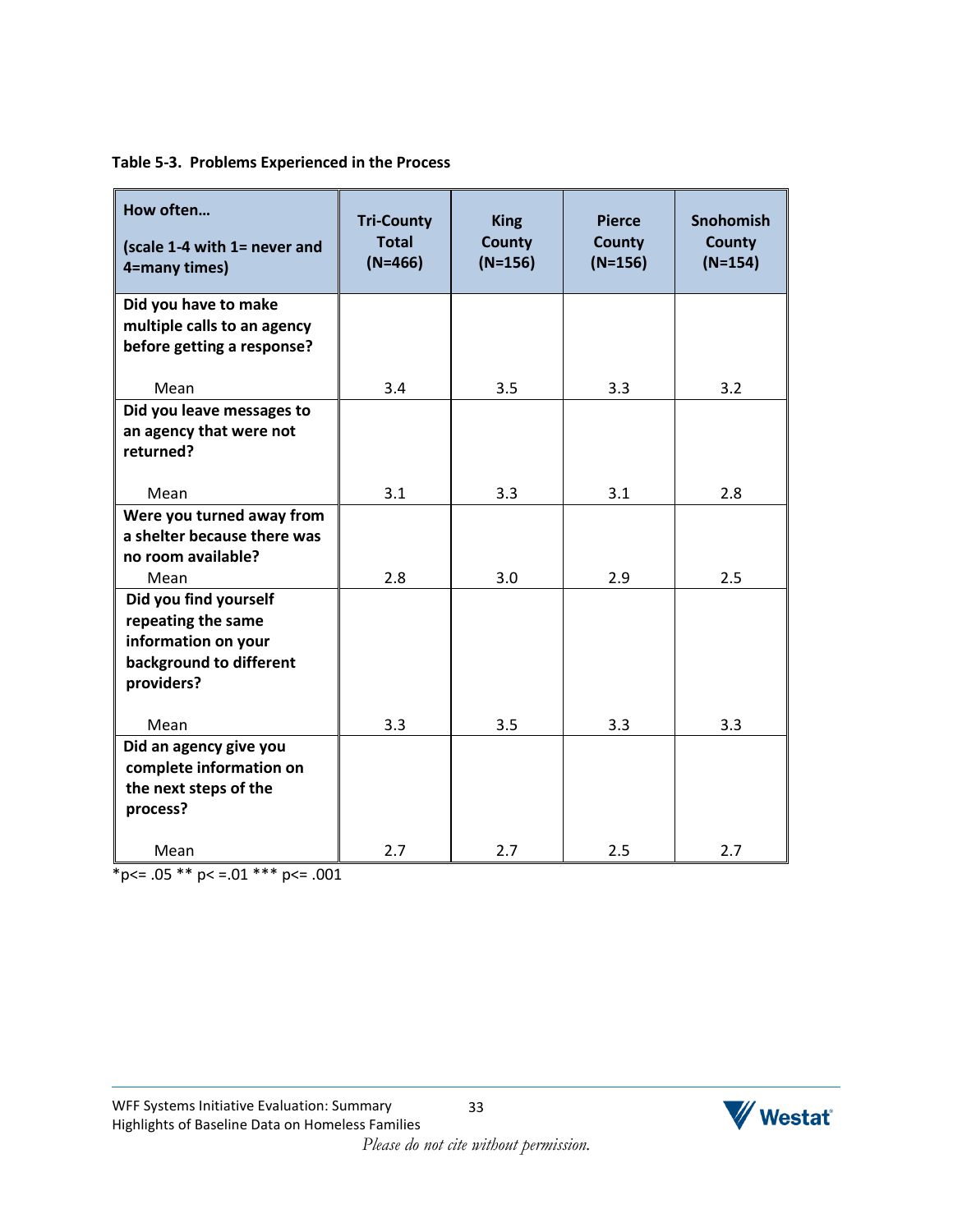**Table 5-4. Assessment of the Process**

| (scale 1-4 with 1= not at all<br>and 4=quite a lot)    | <b>Tri-County</b><br><b>Total</b><br>$(N=466)$ | <b>King</b><br><b>County</b><br>$(N=156)$ | <b>Pierce</b><br><b>County</b><br>$(N=156)$ | <b>Snohomish</b><br><b>County</b><br>$(N=154)$ |
|--------------------------------------------------------|------------------------------------------------|-------------------------------------------|---------------------------------------------|------------------------------------------------|
| How complicated was the                                |                                                |                                           |                                             |                                                |
| process?<br>Mean                                       | 3.1                                            | 3.1                                       | 3.0                                         | 3.0                                            |
| How stressful was the                                  |                                                |                                           |                                             |                                                |
| process?<br>Mean                                       | 3.6                                            | 3.7                                       | 3.7                                         | 3.6                                            |
| How frustrating was the                                |                                                |                                           |                                             |                                                |
| process?<br>Mean                                       | 3.5                                            | 3.5                                       | 3.4                                         | 3.5                                            |
| How respectful were the<br>various agencies during the |                                                |                                           |                                             |                                                |
| process?<br>Mean                                       | 3.3                                            | 3.3                                       | 3.3                                         | 3.2                                            |
| How confusing was the<br>process in understanding the  |                                                |                                           |                                             |                                                |
| steps to follow?<br>Mean                               | 2.4                                            | 2.4                                       | 2.5                                         | 2.5                                            |
| How much were your                                     |                                                |                                           |                                             |                                                |
| family's needs considered?<br>Mean                     | 3.0                                            | 3.0                                       | 3.0                                         | 3.0                                            |
| How involved were you in<br>making decisions in the    |                                                |                                           |                                             |                                                |
| process?<br>Mean                                       | 3.2                                            | 3.3                                       | 3.3                                         | 3.1                                            |

 $p <= .05 \cdot p < = .01 \cdot p < = .001$ 



34